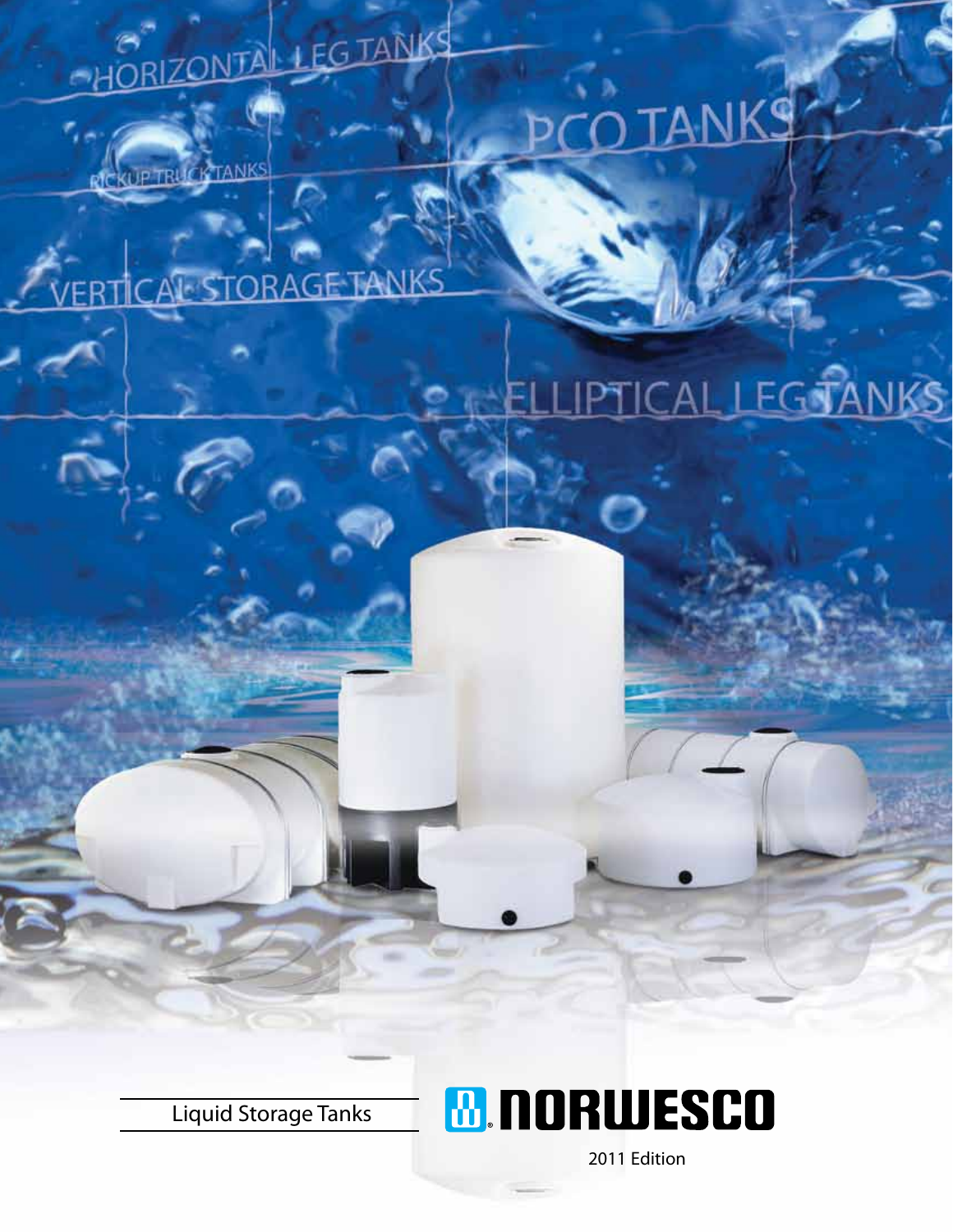### **M.NORWESCO**

Norwesco is proud to be the world's largest manufacturer of molded poly tanks. For over 25 years, our customers have relied on Norwesco tanks for premium quality and reliability in performance.

Norwesco tanks are manufactured to strict quality guidelines to ensure years of high-performance use. Rugged, impact-resistant, one-piece seamless polyethylene construction make our tanks suitable for the storage and/or transport of most liquid chemicals. Norwesco tanks are manufactured using resins that meet FDA specifications to ensure safe storage of potable water. Norwesco tanks will be delivered to you with a fitting installed when applicable, but may also be ordered without a fitting.

Our goal is to make it easy and pleasant to do business with Norwesco. We consider our relationship with our customers to be our most valuable asset.

#### Liquid Storage Tanks

| Steel Supports & Accessories for Leg Tanks 5 |
|----------------------------------------------|
|                                              |
|                                              |
|                                              |
|                                              |
|                                              |
|                                              |
|                                              |
|                                              |
|                                              |
|                                              |
|                                              |
| Black or Dark Green Water Tanks  10          |
| Specialty Water Tanks 10 & 11                |
| Containment Basins/Tanks 11                  |
|                                              |
| High Density Polyethylene Lids  13           |
| Hinged Lid & Hinged Lid Repair Parts  13     |
| Polyethylene Tank Repair Kits  13            |
| Polypropylene Bulkhead Fittings 14           |
| Polypropylene Bolted Fittings 15             |
| Stainless Steel Bolted Fittings 15           |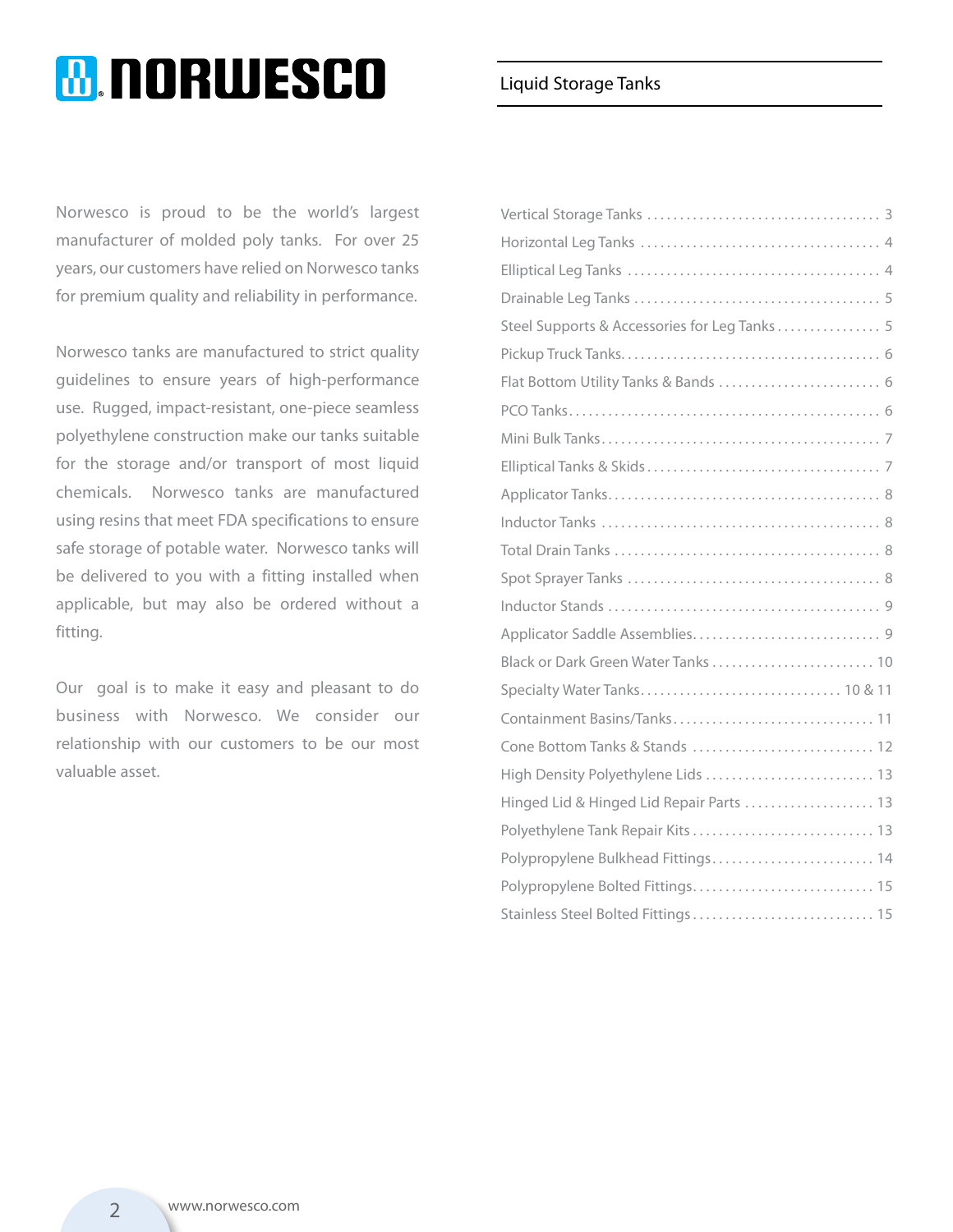#### **Vertical Storage Tanks**

Vertical storage tanks are most frequently used for bulk storage and mobile nursing applications. Norwesco vertical tanks feature tie-down slots, built-in graduated gallon indicators, an offset fillopening and a self-vented, slosh-proof lid.



| Gallon<br>Capacity | <b>Diameter</b> | Overall<br><b>Height</b> | Fill<br>Opening | <b>Outlet/Drain</b><br><b>Specification</b> | <b>Premium Weight</b><br>Part No.<br>White | <b>Heavy Weight</b><br>Part No.<br>Blue |
|--------------------|-----------------|--------------------------|-----------------|---------------------------------------------|--------------------------------------------|-----------------------------------------|
| $25 \times$        | 18"             | 29"                      | $5"$            | $3/4$ <sup>11</sup>                         | 41867                                      |                                         |
| $50 \times$        | 18"             | 53"                      | 5"              | $\frac{3}{4}$ <sup>11</sup>                 | 41865                                      |                                         |
| $65 \times$        | 23"             | 43"                      | 8"              | $1\frac{1}{4}$                              | 45192                                      |                                         |
| 75 ¤               | 23"             | 49"                      | 8"              | $1\frac{1}{4}$                              | 41863                                      |                                         |
| $100 \times$       | 28"             | 43"                      | 8"              | $1\frac{1}{4}$                              | 41861                                      |                                         |
| $105 \times$       | 23"             | 63"                      | $8"$            | 2"                                          | 40803                                      |                                         |
| 150                | 30"             | 56"                      | 8"              | $1\frac{1}{4}$                              | 41859                                      |                                         |
| 165                | 31"             | 56"                      | 16"             | 2 <sup>''</sup>                             | 40281                                      |                                         |
| 200                | 30"             | 72"                      | $8"$            | 2"                                          | 41856                                      |                                         |
| 210                | 32"             | 67"                      | 16"             | 2"                                          | 47401                                      |                                         |
| 250                | 30"             | 89"                      | 8"              | 2"                                          | 41854                                      |                                         |
| 300                | 36"             | 79"                      | 16"             | 2"                                          | 40213                                      |                                         |
| 305                | 46"             | 50"                      | 16"             | $2"$                                        | 40302                                      |                                         |
| 500                | 48"             | 73"                      | 16"             | 2 <sup>''</sup>                             | 40148                                      | 40150                                   |
| 550                | 67"             | 44"                      | 16"             | 2"                                          | 40023                                      |                                         |
| 750                | 48"             | 103"                     | 16"             | 2"                                          | 40606                                      |                                         |
| 850                | 48"             | 118"                     | 16"             | 2"                                          | 42214                                      |                                         |
| 1000               | 64"             | 80"                      | 16"             | 2"                                          | 40152                                      | 40154                                   |
| 1100               | 87"             | 53"                      | 16"             | 2 <sup>''</sup>                             | 40070                                      | 40081                                   |
| 1100 G             | 87"             | 53"                      | 16"             | 2 <sup>''</sup>                             | 42591                                      | 42593                                   |
| 1500               | 64"             | 116"                     | 16"             | 2"                                          | 40144                                      | 40146                                   |
| 1550               | 87"             | 67"                      | 16"             | 2"                                          | 40235                                      | 40236                                   |
| 1550 G             | 87"             | 67"                      | 16"             | 2"                                          | 42595                                      | 42597                                   |
| 1700               | 87"             | 74"                      | 16"             | 2"                                          | 40010                                      | 40012                                   |
| 2000               | 64"             | 152"                     | 16"             | 2 <sup>''</sup>                             | 47109                                      | 47564                                   |
| 2100               | 87"             | 89"                      | 16"             | 2"                                          | 40178                                      | 40241                                   |
| 2100               | 102"            | 69"                      | 16"             | 2 <sup>''</sup>                             | 41399                                      |                                         |
| 2500               | 95"             | 91"                      | 16"             | 2 <sup>''</sup>                             | 40051                                      | 40052                                   |
| 2500               | 102"            | 79"                      | 22"             | 2"                                          | 42382                                      | 42384                                   |
| 3000               | 91"             | 119"                     | 16"             | 2"                                          | 45081                                      |                                         |
| 3000               | 95"             | 109"                     | 16"             | 2"                                          | 40754                                      | 40755                                   |
| 3000               | 102"            | 93"                      | 16"             | 2 <sup>11</sup>                             | 45246                                      | 42380                                   |
| 3000               | 102"            | 93"                      | 22"             | 2"                                          | 43136                                      | 43138                                   |
| 4000               | 102"            | 125"                     | 16"             | 3''/2''                                     | 40312                                      |                                         |
| 4200               | 102"            | 131"                     | 16"             | 3" / 2"                                     | 41403                                      |                                         |
| 5000               | 102"            | 152"                     | 16"             | 3''/2''                                     | 40164                                      | 40166                                   |
| 5500               | 138"            | 92"                      | 16"             | 3" / 2"                                     | 45086                                      |                                         |
| 6000               | 102"            | 182"                     | 16"             | 3" / 2"                                     | 40226                                      | 40233                                   |
| 6100               | 119"            | 140"                     | 16"             | 3" / 2"                                     | 40659                                      | 40661                                   |
| 6500               | 119"            | 150"                     | 16"             | 3''/2''                                     | 40224                                      | 40232                                   |
| 6500               | 120"            | 147"                     | 16"             | 3''/2''                                     | 42315                                      | 42317                                   |
| 7800               | 119"            | 176"                     | 16"             | 3''/2''                                     | 40663                                      | 40665                                   |
| 8400               | 119"            | 188"                     | 16"             | 3''/2''                                     | 42060                                      | 42062                                   |
| 9000               | 141"            | 146"                     | 16"             | 3" / 2"                                     | 40543                                      | 40231                                   |
| 10000              | 141"            | 160"                     | 16"             | 3" / 2"                                     | 40545                                      | 40353                                   |
| 10000              | 141"            | 160"                     | 22"             | 3''/2''                                     | 43128                                      | 43130                                   |
| 12000              | 141"            | 193"                     | 16"             | $3" *$                                      | 40539                                      | 40541                                   |
| 15000              | 141"            | 244"                     | 16"             | $3" *$                                      | 41334                                      | 41336                                   |
|                    |                 |                          |                 |                                             |                                            |                                         |

¤ May ship UPS G=Gusset Top \*316 Stainless Steel Bolted Fitting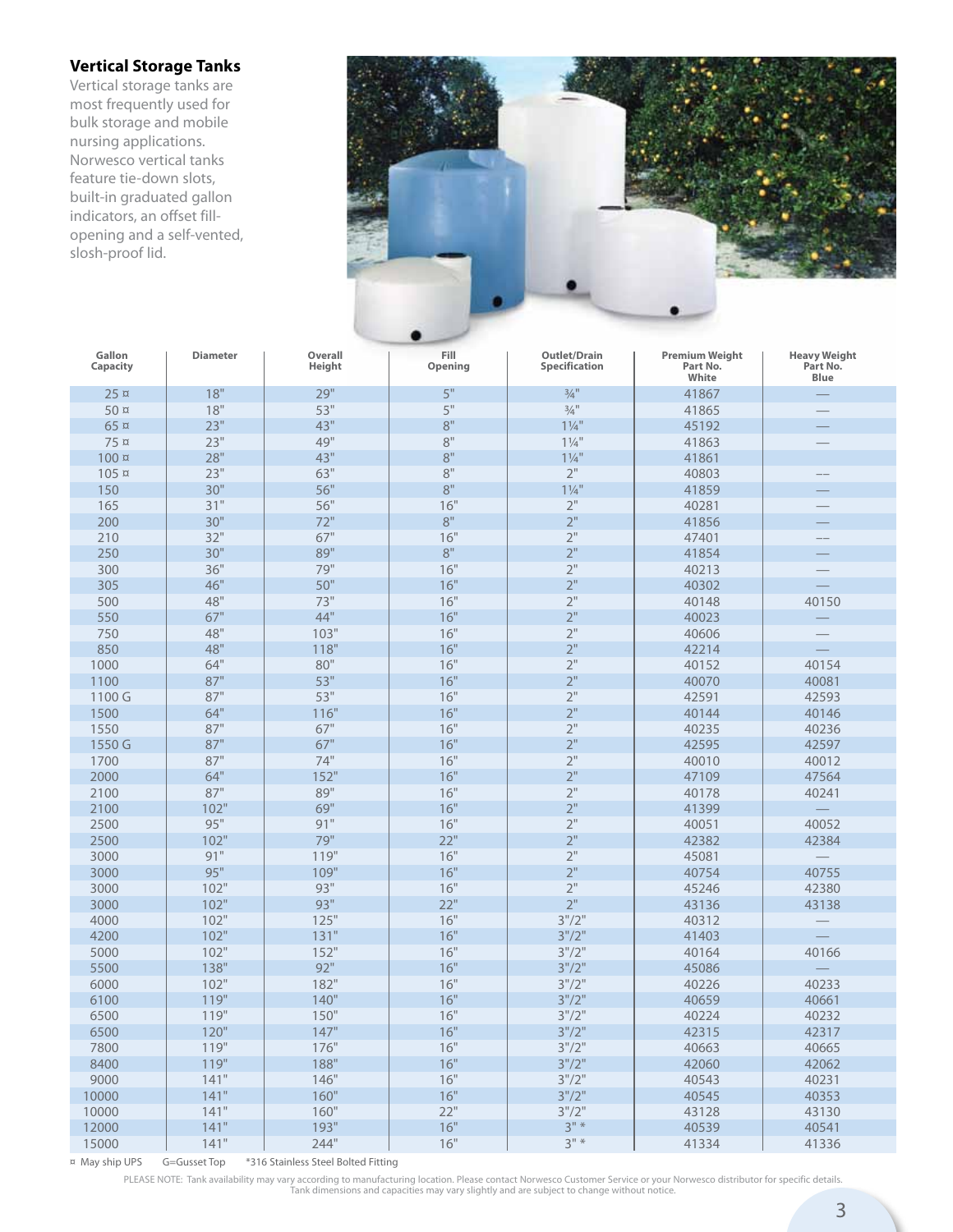

#### **Horizontal Leg Tanks**

With the broadest leg tank line available, Norwesco manufactures a size that will fit your needs. Used primarily for transport and nursing applications, Norwesco's leg tanks feature molded-in legs that act as "baffles" to reduce sloshing. Please refer to page 5 for support bands.

| Gallon<br>Capacity     | <b>Diameter</b> | Overall<br>Height | Length | Fill<br>Opening | <b>Outlet/Drain</b><br><b>Specification</b> | No. of<br><b>Bands</b> | <b>Premium Weight</b><br>Part No.<br>White | <b>Heavy Weight</b><br>Part No.<br>Blue |
|------------------------|-----------------|-------------------|--------|-----------------|---------------------------------------------|------------------------|--------------------------------------------|-----------------------------------------|
| 35 <sub>x</sub>        | 20"             | 23"               | 29"    | 5"              | $3/4$ <sup>11</sup>                         | 2 optional             | 45223                                      |                                         |
| 55 <sub>x</sub>        | 23"             | 26"               | 34"    | 5"              | $3/4$ <sup>11</sup>                         | 2 optional             | 41873                                      |                                         |
| $65 \times$            | 23"             | 26"               | 43"    | 5"              | $3/4$ <sup>11</sup>                         | 2 optional             | 45191                                      |                                         |
| 125                    | 32"             | 35"               | 41"    | 8"              | 2"                                          | 2 optional             | 40298                                      |                                         |
| 225                    | 38"             | 41"               | 49"    | 8"              | 2 <sup>''</sup>                             | 2 optional             | 40299                                      |                                         |
| 225 Stand              | 38"W            | 41"               | 45"    |                 |                                             |                        | 42854                                      |                                         |
| 325                    | 38"             | 43"               | 68"    | 16"             | 2"                                          | 2 optional             | 40217                                      |                                         |
| 330                    | 38"             | 40"               | 74"    | 5"              | 2 <sup>''</sup>                             | 2 optional             | 42923                                      |                                         |
| 425                    | 49"             | 54"               | 60"    | 16"             | 2 <sup>''</sup>                             | 2 optional             | 42016                                      |                                         |
| 525                    | 49"             | 54"               | 71"    | 16"             | 2"                                          | 2 optional             | 40181                                      | 40193                                   |
| $725*$                 | 49"             | 54"               | 101"   | 16"             | 2 <sup>''</sup>                             | 3 required             | 40180                                      | 40194                                   |
| $925*$                 | 62"             | 65"               | 80"    | 16"             | 2"                                          | 2 required             | 45209                                      |                                         |
| 925 * with sump        | 62"             | 69"               | 80"    | 16"             | 2 <sup>''</sup>                             | 2 required             | 45210                                      |                                         |
| $1025*$                | 49"             | 54"               | 139"   | 16"             | 2"                                          | 4 required             | 40089                                      | 40131                                   |
| $1325*$                | 66"             | 70"               | 99"    | 16"             | 2"                                          | 3 required             | 41875                                      | 41877                                   |
| $1625*$                | 63"             | 68"               | 139"   | 16"             | 2 <sup>11</sup>                             | 4 required             | 40026                                      | 40133                                   |
| 1800 * 2CPT            | 62"             | 68"               | 146"   | 16"             | 2"                                          | 4 required             | 42990                                      |                                         |
| 1800 * with sump, 2CPT | 62"             | 72"               | 146"   | 16"             | 2"                                          | 4 required             | 42992                                      |                                         |
| $5025*$                | 92"             | 96"               | 190"   | $16"$ **        | 3" / 2"                                     | 5 reguired             | 41879                                      | 41881                                   |

¤ May ship UPS \*Require full length support and bands \*\*16" hinged lid



#### **Elliptical Leg Tanks**

This elliptical tank style is designed to provide the greatest capacity with the lowest center of gravity, making it the best design available for transporting larger volumes. Norwesco elliptical tanks feature molded-in legs that act as "baffles" to reduce sloshing and provide increased stability during transport. Norwesco elliptical leg tanks require full length bottom support as well as support bands. Please refer to page 5 for support bands. The 1600 flat bottom requires full length bottom support but does not require bands.

| Gallon<br>Capacity | Width | Overall<br>Height | Length | Fill<br>Opening | <b>Outlet/Drain</b><br>Specification | <b>Premium Weight</b><br>Part No.<br>White | <b>Heavy Weight</b><br>Part No.<br><b>Blue</b> |
|--------------------|-------|-------------------|--------|-----------------|--------------------------------------|--------------------------------------------|------------------------------------------------|
| 335                | 48"   | 33"               | 71"    | 16"             | $\neg$                               | 42339                                      |                                                |
| 535                | 57"   | 39"               | 80"    | 16"             | $\bigcap$                            | 42353                                      |                                                |
| 1035               | 79"   | 54"               | 89"    | 16"             | $\neg$                               | 40191                                      | ___                                            |
| 1235               | 66"   | 53"               | 128"   | 16"             | $\bigcap$                            | 40239                                      |                                                |
| 1335               | 66"   | 55"               | 126"   | 16"             | $\neg$                               | 42927                                      | 42929                                          |
| 1600 flat bottom   | 80"   | 53"               | 126"   | 16"             | $\bigcap$                            | 43143                                      | 43167                                          |
| 1635               | 71"   | 58"               | 142"   | 16"             | $\neg$                               | 40387                                      | 40388                                          |
| 2035               | 84"   | 56"               | 142"   | 16"             | $\bigcap$                            | 40618                                      | 40623                                          |
| 2635               | 90"   | 72"               | 140"   | 16"             | 3''/2''                              | 40547                                      | 40283                                          |
| 3135               | 88"   | 80"               | 150"   | 16"             | 3" / 2"                              | 40686                                      | 40688                                          |
| 4035               | 92"   | 75"               | 192"   | $16"$ **        | 3''/2''                              | 41267                                      | 41269                                          |

\*\*16" hinged lid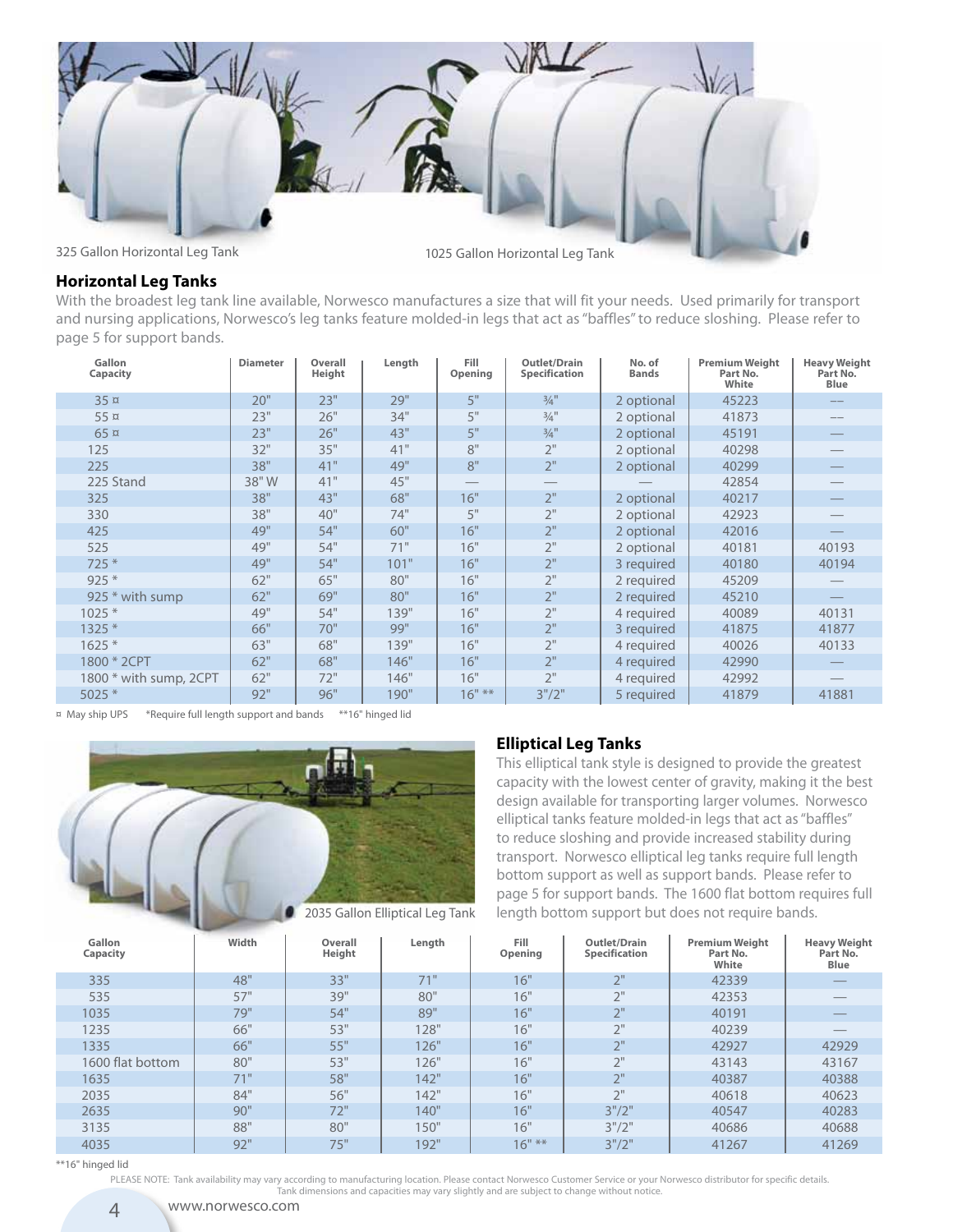#### **Drainable Leg Tanks**

When complete drainage is necessary, these are the tanks of choice. They are designed primarily for use on fertilizer and chemical nurse trailers. All Norwesco drainable tanks require full length bottom support as well as support bands. Please refer below for support bands.



|                    |       |                   |        |                 |                                      |                        | <u>TUTU GAINIT DIAIHADIC LEGI TAHN</u>     |                                         |
|--------------------|-------|-------------------|--------|-----------------|--------------------------------------|------------------------|--------------------------------------------|-----------------------------------------|
| Gallon<br>Capacity | Width | Overall<br>Height | Length | Fill<br>Opening | Outlet/Drain<br><b>Specification</b> | No. of<br><b>Bands</b> | <b>Premium Weight</b><br>Part No.<br>White | <b>Heavy Weight</b><br>Part No.<br>Blue |
| 710 (horizontal)   | 47"   | 57"               | 104"   | 16"             | $\neg$ II                            | 3 required             | 40655                                      | 40657                                   |
| 1010 (horizontal)  | 47"   | 58"               | 140"   | 16"             | $\neg$                               | 4 reguired             | 40393                                      | 40395                                   |
| 1310 (horizontal)  | 66"   | 75"               | 99"    | 16"             |                                      | 3 required             | 41871                                      | 41872                                   |
| 1315 (elliptical)  | 66"   | 60"               | 126"   | 16"             | ___                                  | 3 reguired             | 42925                                      | 42926                                   |
| 1610 (elliptical)  | 69"   | 63"               | 140"   | 16"             | $\overline{\phantom{a}}$             | 4 required             | 40806                                      | 40808                                   |
| 2610 (elliptical)  | 90"   | 79"               | 140"   | $16"$ *         |                                      | 4 required             | 41382                                      | 41383                                   |
| 3210 (elliptical)  | 92"   | 75"               | 178"   | $16"$ *         |                                      | 4 required             | 40822                                      | 40824                                   |
| *16" hinged lid    |       |                   |        |                 |                                      |                        |                                            |                                         |

#### **Steel Supports and Accessories for Leg Tanks**

Norwesco bands are custom fabricated to support the Norwesco tanks and are galvanized or powder coated for added corrosion protection. Whether using the tank in a stationary position or for transport, bands are necessary to ensure that the tank retains its shape and integrity.

| <b>Elliptical Leg Tank Bands</b> |  |  |
|----------------------------------|--|--|
|----------------------------------|--|--|

| <b>Tank Size</b><br>(Gallon) | А                 | в                 | c                 | No. of<br><b>Bands</b> | Part No. |
|------------------------------|-------------------|-------------------|-------------------|------------------------|----------|
| 335                          | 29"               | 461/2"            | $52\frac{1}{2}$ " | 2 required             | 63546    |
| 535                          | 35"               | 551/2"            | $61\frac{1}{2}$ " | 2 required             | 63547    |
| 1035                         | $47\frac{1}{4}$ " | 77"               | 83"               | 3 required             | 60325    |
| 1235                         | 473/4"            | 643/4"            | 703/4"            | 4 required             | 60477    |
| 1335                         | 53"               | 65"               | 71"               | 3 required             | 63642    |
| 1635                         | 51"               | 68"               | 74"               | 4 required             | 60586    |
| 2035                         | $51\frac{1}{4}$ " | $81\frac{1}{2}$ " | 863/4"            | 4 required             | 62079    |
| 2635                         | 651/4"            | $87\frac{1}{2}$ " | 94"               | 4 required             | 60353    |
| 3135 *                       | $75\frac{1}{4}$ " | $85\frac{1}{2}$ " | 92"               | 4 required             | 62097    |
| $3135**$                     | 741/4"            | $85\frac{1}{2}$ " | 92"               | 4 required             | 63620    |
| 4035                         | 701/4"            | 891/2"            | 96"               | 4 required             | 62832    |

\* For tanks manufactured in CA, MN, OK, TX, UT

\*\* For tanks manufactured in GA, OH

#### **Horizontal Leg Tank Bands**

| <b>Tank Size</b><br>(Gallon) | А                 | в                 | C                 | No. of<br><b>Bands</b> | Part No. |
|------------------------------|-------------------|-------------------|-------------------|------------------------|----------|
| 35 <sub>x</sub>              | $18\frac{1}{2}$ " | $18\frac{1}{2}$ " | $21\frac{3}{8}$ " | 2 optional             | 60520    |
| $55 \times$                  | 22"               | 22"               | $26\frac{1}{2}$ " | 2 optional             | 61745    |
| $65 \times$                  | 22"               | 22"               | $26\frac{1}{2}$ " | 2 optional             | 61745    |
| 125x                         | $30\frac{3}{4}$ " | 301/2"            | 35"               | 2 optional             | 61744    |
| $225$ $\alpha$               | $36\frac{1}{2}$ " | 36"               | 42"               | 2 optional             | 60478    |
| 325 ¤                        | $36\frac{1}{2}$ " | 36"               | 42"               | 2 optional             | 60478    |
| 330 ¤                        | $36\frac{1}{2}$ " | 36"               | 42"               | 2 optional             | 60478    |
| 425                          | 473/4"            | 461/4"            | $52\frac{1}{4}$ " | 2 optional             | 60057    |
| 525                          | $47\frac{3}{4}$ " | 461/4"            | 521/4"            | 2 optional             | 60057    |
| 725                          | $47\frac{3}{4}$ " | 461/4"            | $52\frac{1}{4}$ " | 3 required             | 60057    |
| 925                          | 61"               | 60"               | 66"               | 2 required             | 62852    |
| 1025                         | 473/4"            | 461/4"            | $52\frac{1}{4}$ " | 4 required             | 60057    |
| 1325                         | 64"               | 64"               | 70"               | 3 required             | 63282    |
| 1625                         | 61"               | 603/4"            | $67\frac{1}{4}$ " | 4 required             | 60079    |
| $1800 \infty$                | 61"               | 60"               | 66"               | 4 required             | 62852    |
| 5025                         | 893/4"            | 891/2"            | $93\%$ "          | 5 required             | 63284    |

¤ May ship UPS ∞ Tank requires one connecting bar, Part No. 63653



#### **Drainable Leg Tank Bands**

| <b>Tank Size</b><br>(Gallon) | А      | в                 | c        | No. of<br><b>Bands</b> | Part No.    |
|------------------------------|--------|-------------------|----------|------------------------|-------------|
| 710x                         | 461/4" | 45"               | 51"      | 3 required             | 60584 short |
| $1010 x*$                    | 461/4" | 45"               | 51"      | 2 required             | 60584 short |
| $1010 x*$                    | 48"    | 45"               | 51"      | 2 required             | 60585 long  |
| 1310                         | 64"    | 64"               | 70"      | 3 required             | 63282       |
| 1315                         | 50"    | 64"               | 70"      | 3 required             | 63642       |
| 1610                         | 49"    | 66"               | 72"      | 4 required             | 62434       |
| $2610*$                      | 58"    | $87\frac{1}{2}$ " | $91\%$ " | 2 required             | 63044 short |
| $2610*$                      | 62"    | $87\frac{1}{2}$ " | $91\%$ " | 2 required             | 63045 long  |
| $3210*$                      | 56"    | 891/2"            | 923/4"   | 2 required             | 62347 short |
| $3210*$                      | 60"    | 891/2"            | 923/4"   | 2 required             | 62348 long  |

 $\alpha$  May ship UPS  $*$  2 short and 2 long bands are required for 1 tank

#### **Ladders** (Galvanized)

| <b>Description</b>       | <b>Tank Size</b><br>(Gallon) | Part No. |
|--------------------------|------------------------------|----------|
| Ladder (optional)        | 2635 & 3135                  | 60354    |
| Ladder (optional)        | 2610 & 3210                  | 63047    |
| Ladder (optional)        | 4035                         | 63033    |
| Adaptor kit for ladder † | 3135                         | 62301    |

† This kit is required when using the ladder on the 3135 gallon tank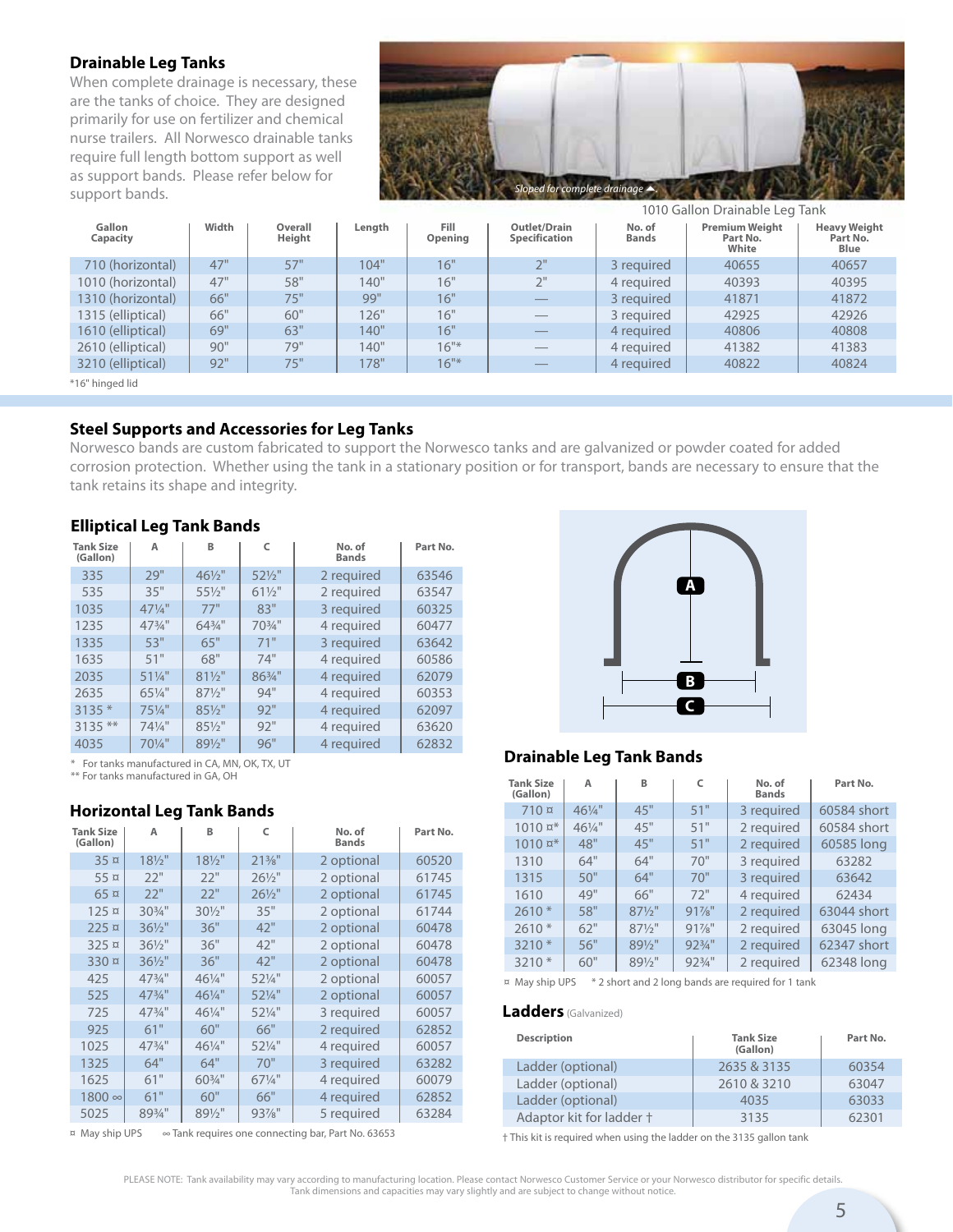

#### **Pickup Truck Tanks**

Designed to fit full-size, American made pickups,

the 325 and 425 sizes have low profiles for better rear vision. They feature fill openings offset to the side of the tank for safety and easy access. A tough circular design adds strength. The 210 gallon tank fits both "mini" pickups and full-size models. Depending on which way the tank is turned, the bottom width can be either 39" or 48".

| Gallon<br>Capacity | <b>Top Width</b><br>or Diameter | <b>Bottom Width</b><br>or Diameter | Overall<br>Height | Fill<br>Opening | Outlet/Drain<br>Specification | <b>Premium Weight</b><br>Part No.<br>White |
|--------------------|---------------------------------|------------------------------------|-------------------|-----------------|-------------------------------|--------------------------------------------|
| 210                | 60''/51'''                      | 48"/39"                            | 29'               | 8"              | $\bigcap$                     | 40300                                      |
| 325                | 62"                             | 49"                                | 33"               | 8"              | $\bigcap$<br>-                | 40160                                      |
| 425                | 65"                             | 49"                                | 39"               | 8"              | $\bigcap$                     | 40102                                      |



#### **Flat Bottom Utility Tanks**

Like the PCO tank, the Flat Bottom Utility tank can be used for many applications. It is the perfect choice when looking for a tank to put in the bed of a pickup truck. The tank may be used with or without bands.

| Gallon<br>Capacity | Width | Overall<br>Height | Lenath | Fill<br>Opening | Outlet/<br>Drain<br>Specification | <b>Premium Weight</b><br>Part No.<br>White |
|--------------------|-------|-------------------|--------|-----------------|-----------------------------------|--------------------------------------------|
| 50x                | 19"   | 23"               | 38"    | 8"              | $1$ II                            | 42341                                      |
| $100 \times$       | 27"   | 79"               | 43"    | 8"              | 1 <sup>II</sup>                   | 42343                                      |
| 110<br>low profile | 35"   | 18"               | 48"    | 5"              | 1 <sup>H</sup>                    | 42349                                      |
| 150                | 36"   | 29"               | 48"    | 8"              | 1"                                | 42345                                      |
| 200                | 36"   | 38"               | 48"    | 8"              | 1 <sup>II</sup>                   | 42347                                      |

¤ May ship UPS



#### Smooth Wall PCO

#### **PCO Tanks**

A multi-purpose tank, the PCO is well suited for nursery, agricultural and lawn care applications. These tanks feature self-supporting legs and do not require any saddles or steel supports. Flat spots are molded into both ends to provide mounting areas for agitation equipment.

| Width | Overall<br>Height | Length | Fill<br>Opening | <b>Premium Weight</b><br>Part No.<br>White |
|-------|-------------------|--------|-----------------|--------------------------------------------|
|       |                   |        |                 |                                            |
| 19"   | 23"               | 25"    | 5"              | 41254                                      |
| 19"   | 22"               | 38"    | 8"              | 40664                                      |
| 30"   | 28"               | 38"    | 8"              | 40668                                      |
| 36"   | 28"               | 48"    | 8"              | 40669                                      |
| 36"   | 37"               | 48"    | 8"              | 41413                                      |
| 36"   | 37"               | 69"    | 16"             | 41381                                      |
|       |                   |        |                 |                                            |
| 19"   | 23"               | 38"    | 8"              | 42834                                      |
| 30"   | 30"               | 38"    | 8"              | 42835                                      |
| 37"   | 79"               | 48"    | 16"             | 42836                                      |
| 37"   | 37"               | 48"    | 16"             | 42837                                      |
|       |                   |        |                 |                                            |

¤ May ship UPS

#### **Flat Bottom Utility Tank Bands**

| <b>Tank Size</b><br>(Gallon) |     |                   |                   | No. of<br><b>Bands</b> | Part No. |
|------------------------------|-----|-------------------|-------------------|------------------------|----------|
| 50 <sub>x</sub>              | 19" | $18\frac{1}{2}$ " | 23"               | 2 optional             | 63551    |
| $100 \times$                 | 24" | 25"               | $29\frac{1}{2}$ " | 2 optional             | 63552    |
| $150 \times$                 | 24" | $34\frac{1}{2}$ " | 39"               | 2 optional             | 63553    |
| $200 \times$                 | 33" | $34\frac{1}{2}$ " | 39"               | 2 optional             | 63554    |

¤ May ship UPS



www.norwesco.com

**A**

**B C**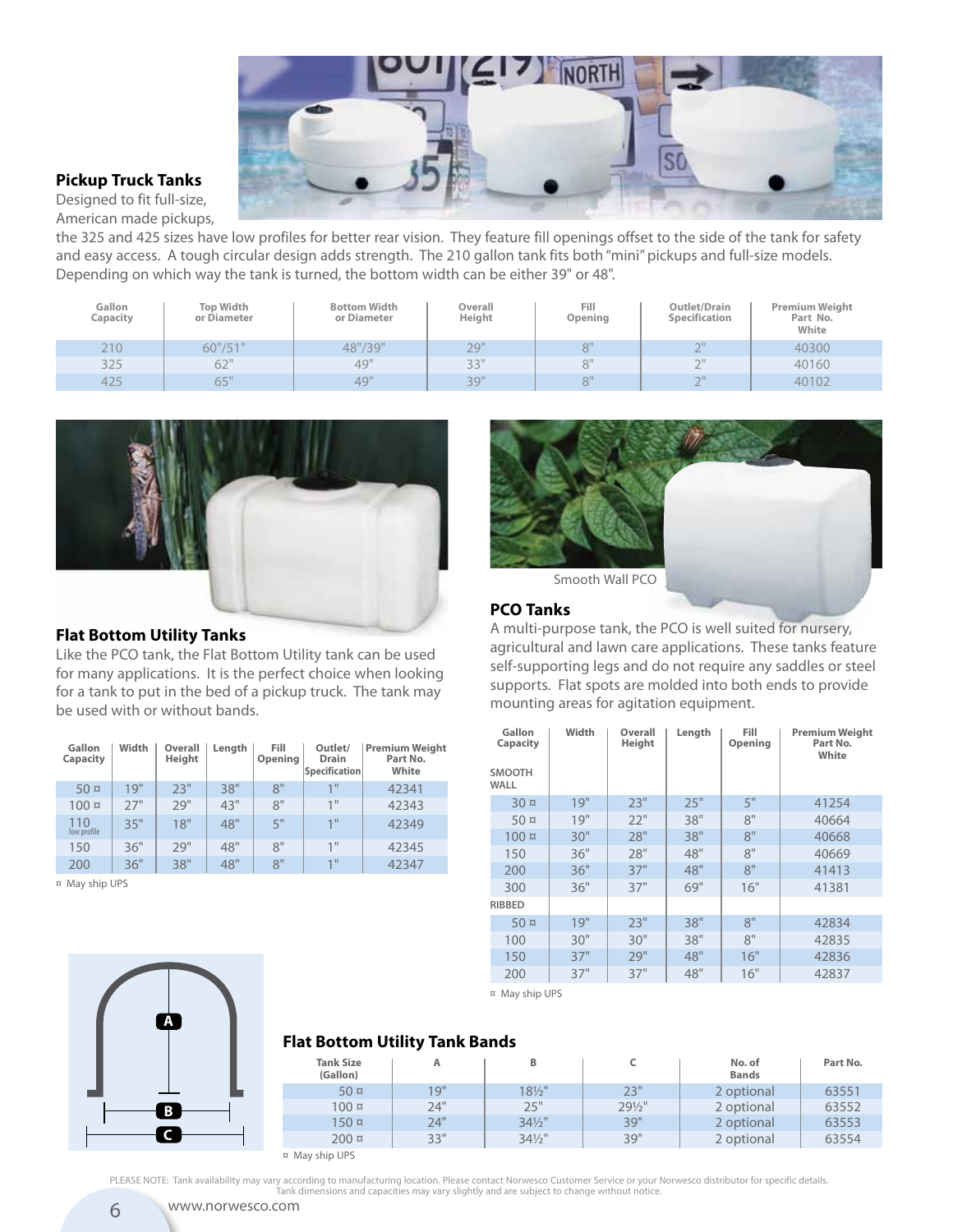

#### **Mini Bulk Tanks**

Norwesco mini bulk tanks are most frequently used for chemical dispensing. The tanks can be mounted on forklift accessible pads for ease of movement. A 2" polypropylene fitting is installed directly across from the fill-opening.

| Gallon<br>Capacity | <b>Diameter</b> | Overall<br>Height | Fill<br>Opening | Outlet/<br><b>Drain</b><br><b>Specification</b> | <b>Premium Weight</b><br>Part No.<br>White |
|--------------------|-----------------|-------------------|-----------------|-------------------------------------------------|--------------------------------------------|
| 120                | 38"             | 31"               | 5"              | つ"                                              | 40318                                      |
| 220                | 42"             | 44"               | 5"              | つ‼                                              | 40320                                      |



#### **Elliptical Tanks**

Designed for larger volume applicator needs, the Norwesco elliptical tanks feature a low profile design and a low center of gravity for excellent visibility in the field and increased stability when towed. A deep sump permits complete drainage and the tanks feature an 8"or 16" fill-opening. Please refer to information below for steel supports.

| Gallon<br>Capacity | Width | <b>Overall Height</b><br>Including<br>Sump | Length | Sump<br>Depth       | Fill<br>Opening | <b>Outlet/Drain</b><br>Specification | <b>Premium Weight</b><br>Part No.<br>White |            |
|--------------------|-------|--------------------------------------------|--------|---------------------|-----------------|--------------------------------------|--------------------------------------------|------------|
| 200                | 40"   | 30"                                        | 66"    | $3/4$ <sup>11</sup> | 8"              | 11/4" & 11/4"                        | 41252                                      |            |
| 300                | 48"   | 36"                                        | 70"    | $2^{\prime\prime}$  | 16"             | 11/4" & 11/4"                        | 40327                                      | Skid not   |
| 500                | 57"   | 44"                                        | 82"    | $\mathbf{r}$        | 16"             | 11/4" & 11/4"                        | 40328                                      | included   |
| 750                | 69"   | 48"                                        | 88"    | 2 <sub>  </sub>     | 16"             | 2"                                   | 40329                                      | with tank. |
| 1000               | 78"   | 55"                                        | 90"    | 2 <sup>11</sup>     | 16"             | 2"                                   | 40330                                      | See below  |
| $1600*$            | 78"   | 54"                                        | 138"   | $2\frac{1}{2}$ "    | 16"             | 2"                                   | 47111                                      | for skids. |
| $2550$ **          | 88"   | 82"                                        | 142"   | Q''                 | 16"             | 3"                                   | 47677                                      |            |

\* Includes 1 stainless steel baffle \*\* The 2550 requires support bands

**F**

**F**



750 Gallon Elliptical Tank



| <b>Tank Size</b><br>(Gallon) | Tank<br>Part No. | А   | в   | c                 | D      | Е                        | F   | Part No. |
|------------------------------|------------------|-----|-----|-------------------|--------|--------------------------|-----|----------|
| 200                          | 41252            | 4"  | 24" | 52"               | 57"    | $2" \times 68"$          | 8"  | 63015    |
| 300                          | 40327            | 4"  | 34" | 461/4"            | 541/4" | $2" \times 76"$          | 8"  | 63016    |
| 500                          | 40328            | 4"  | 34" | 60"               | 68"    | $2" \times 96"$          | 8"  | 63018    |
| 750                          | 40329            | 4"  | 38" | $69\frac{1}{2}$ " | 78"    | $2" \times 112"$         | 8"  | 60371    |
| 1000                         | 40330            | 4"  | 46" | 60"               | 72"    | 2" x 130"                | 8"  | 60372    |
| 2550*                        | 47677            | ___ | ___ | ___               | __     | $\overline{\phantom{a}}$ | $-$ | 67456    |

\* Band only, no skid. The 2550 requires 4 support bands, part #67456. 200 and 300 are galvanized; 500 and larger are black painted steel.

Replacement bands and hardware are available. Please contact Norwesco Customer Service for details.

7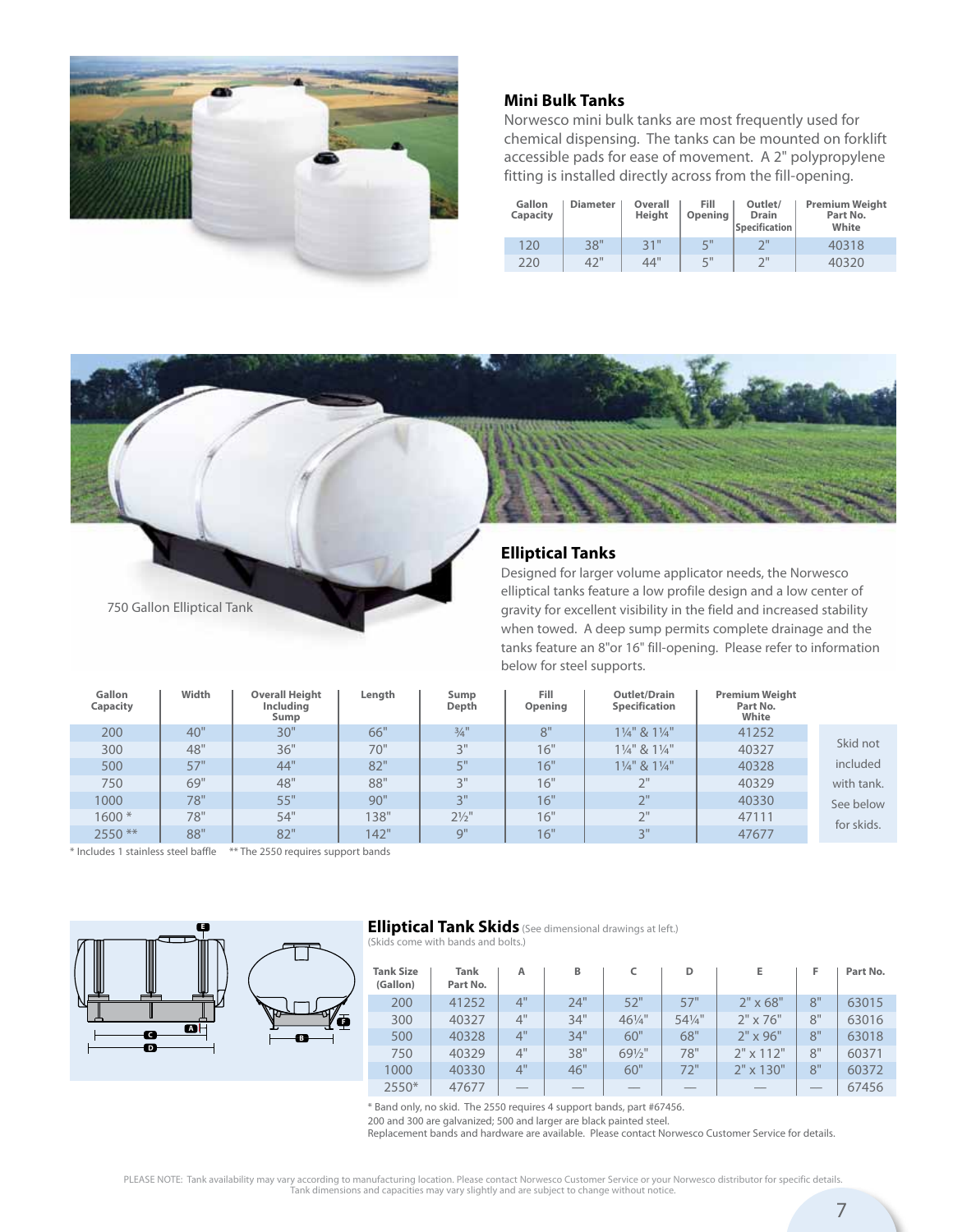#### **Applicator, Inductor, Total Drain and Spot Sprayer Tanks**

Whether you're looking for a new or replacement tank, you'll find it in the Norwesco line. All Norwesco applicator tanks feature a lid which threads directly into the fill-opening of the tank to prevent the sloshing or leaking of tank contents during transport or application. The inductor tanks are suitable for mixing chemicals when filling a tank. The spot sprayers feature threaded inserts on the bottom of the tank for mounting purposes, on one side for wand/gun placement and on the top for a 12 volt pump. Please refer to page 9 for steel supports.



#### **Applicator Tanks**

| Gallon<br>Capacity | Diameter | Overall<br>Height | Length | Fill<br>Opening | <b>Outlet/Drain   Premium</b><br>Specification | Weight<br>Part No.<br>White |
|--------------------|----------|-------------------|--------|-----------------|------------------------------------------------|-----------------------------|
| 20 <sub>x</sub>    | 15"      | 18"               | 31"    | 5"              | $3/4$ <sup>11</sup>                            | 61737                       |
| $30 \times$        | 23"      | 26"               | 21"    | 5"              | $\frac{3}{4}$ <sup>11</sup>                    | 41799                       |
| $55 \times$        | 23"      | 27"               | 34"    | 5"              | $\frac{3}{4}$ "                                | 45193                       |
| $85 \times$        | 23"      | 26"               | 52"    | 5"              | $3/4$ <sup>11</sup>                            | 45105                       |
| $100 \times$       | 24"      | 28"               | 57"    | 8"              | $3/4$ <sup>11</sup>                            | 60204                       |
| 110x               | 30"      | 34"               | 41"    | 8"              | 11/4" & 11/4"                                  | 45053                       |
| 150                | 30"      | 33"               | 58"    | 8"              | 11/4" & 11/4"                                  | 40648                       |
| 150                | 32"      | 35"               | 46"    | 8"              | 11/4" & 11/4"                                  | 45117                       |
| 200                | 32"      | 35"               | 62"    | 8"              | 11/4" & 11/4"                                  | 45059                       |
| 200                | 38"      | 42"               | 47"    | 8"              | 11/4" & 11/4"                                  | 45061                       |
| 300                | 38"      | 41"               | 68"    | 8"              | 11/4" & 11/4"                                  | 40135                       |
| 400                | 42"      | 45"               | 74"    | 8"              | 11/4" & 11/4"                                  | 40137                       |
| 500                | 48"      | 51"               | 75"    | 8"              | 11/4" & 11/4"                                  | 40274                       |
| 150 Slim Line      | 28"      | 41"               | 50"    | 8"              | 11/4" & 11/4"                                  | 40777                       |
| 200 Slim Line      | 24"      | 48"               | 61"    | 8"              | 11/4" & 11/4"                                  | 41305                       |
| 200 Slim Line      | 31"      | 46"               | 48"    | 8"              | 11/4" & 11/4"                                  | 40780                       |
|                    |          |                   |        |                 |                                                |                             |

¤ May ship UPS

#### **Inductor Tanks**

| Gallon<br>Capacity | <b>Diameter</b> | Overall<br>Height | Fill<br>Opening | <b>Outlet/Drain</b><br><b>Specification</b> | Premium<br>Weight<br>Part No.<br>White |
|--------------------|-----------------|-------------------|-----------------|---------------------------------------------|----------------------------------------|
| $15 \times$        | 19"             | 23"               | 8"              | 2"                                          | 60214                                  |
| 15 <sub>x</sub>    | 24"             | 21"               | 16"             | 2"                                          | 42064                                  |
| $30 \times$        | 24"             | 28"               | 16"             | 2"                                          | 42065                                  |
| $35 \times$        | 23"             | 79"               | 8"              | 2"                                          | 45098                                  |
| $60 \times$        | 31"             | 32"               | 16"             | 2"                                          | 62205                                  |
| 60                 | 24"             | 42"               | 16"             | 2"                                          | 42066                                  |
| 80                 | 32"             | 37"               | 16"             | 2"                                          | 47190                                  |

¤ May ship UPS

#### **Total Drain Tanks**

| Gallon<br>Capacity | Width | Height | Overall   Length | Fill | <b>Outlet/Drain   Premium</b><br>Opening Specification | Weight<br>Part No.<br>White |
|--------------------|-------|--------|------------------|------|--------------------------------------------------------|-----------------------------|
| 5 square ¤         | 11"   | 18"    | 11"              | 8"   | $1\frac{1}{4}$                                         | 42321                       |
| 10 square ¤        | 13"   | 21"    | 13"              | 8"   | $1\frac{1}{4}$                                         | 42351                       |
| $12\alpha$         | 14"   | 15"    | 18"              | 5"   | $3/4$ <sup>11</sup>                                    | 60521                       |

¤ May ship UPS

#### **Spot Sprayer Tanks**

| Gallon<br>Capacity | Width | Overall   Length  <br>Height |     | Fill | Outlet/Drain   Premium<br><b>Opening Specification</b> | Weight<br>Part No.<br>White |
|--------------------|-------|------------------------------|-----|------|--------------------------------------------------------|-----------------------------|
| $14 \times$        | 14"   | 15"                          | 31" | 5"   |                                                        | 45115                       |
| 25 <sub>x</sub>    | 18"   | 18"                          | 36" | 5"   | ___                                                    | 62080                       |

¤ May ship UPS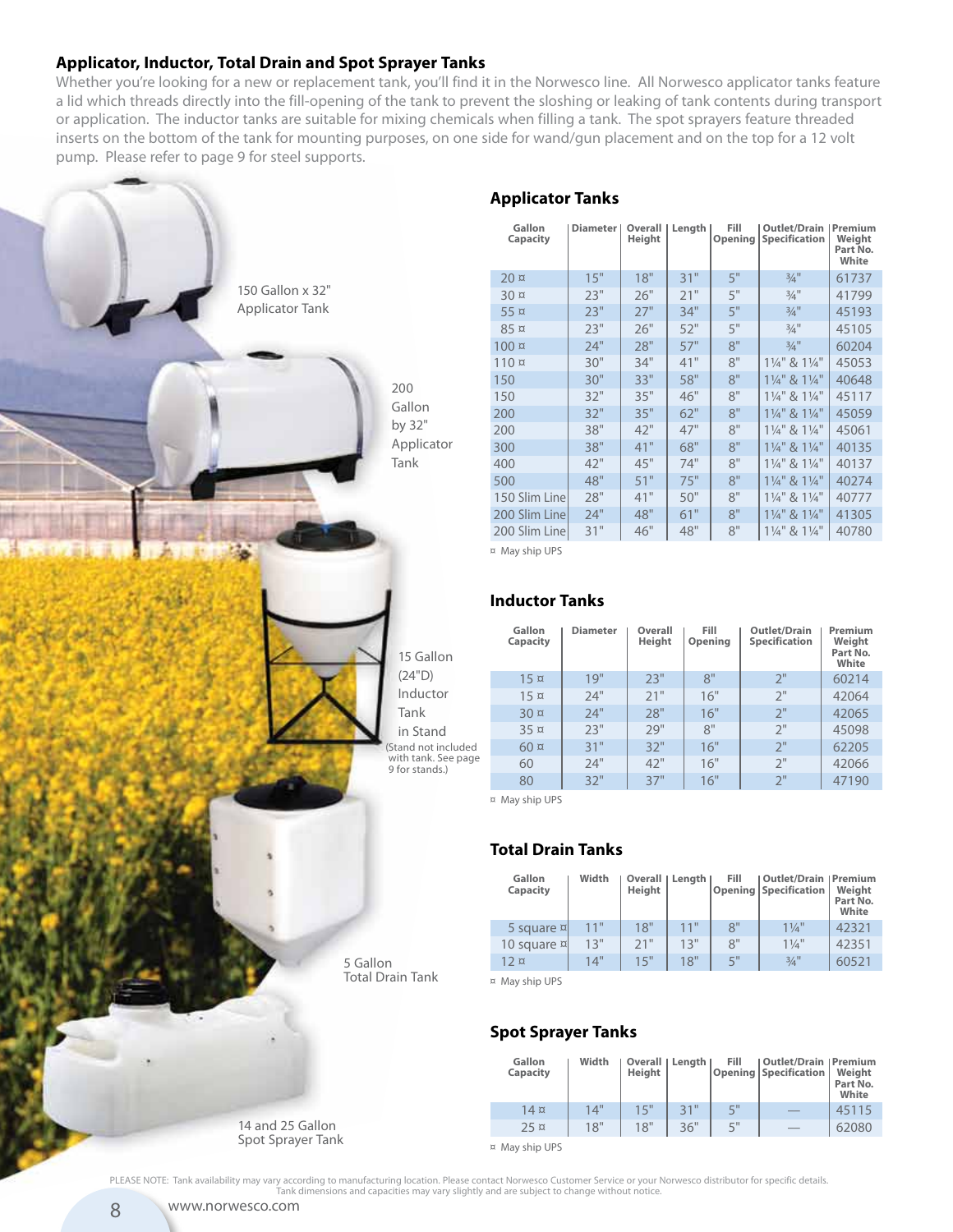

#### **Inductor Stands and Applicator Saddle Assemblies**

Designed to provide necessary support for the applicator/ inductor tank during use. Norwesco saddles include polyester straps, buckles and bolts to secure tanks, and inductor stands are supplied with all necessary hardware.

#### **Inductor Tank Stands** (See dimensional drawing at left.)

| <b>Tank Size</b><br>(Gallon)     | Tank<br>Part No. | А                 | в   | Part No. |
|----------------------------------|------------------|-------------------|-----|----------|
| $15 \times 19$ "D $\alpha$       | 60214            | $15\frac{1}{2}$   | 38" | 60313    |
| $15 \times 24$ "D $\alpha$       | 42064            | $13\frac{1}{2}$ " | 36" | 63397    |
| $30 \times 24$ "D $\alpha$       | 42065            | $13\frac{1}{2}$ " | 43" | 63397    |
| $35 \times 23$ "D $\alpha$       | 45098            | 15"               | 44" | 65517    |
| $60 \times 31$ "D $\overline{a}$ | 62205            | $14\frac{1}{2}$ " | 47" | 62204    |
| $60 \times 24"$ D $\alpha$       | 42066            | $13\frac{1}{4}$ " | 56" | 63397    |

¤ May ship UPS



Replacement bands and hardware are available. Please contact Norwesco Customer Service for details.

#### **Applicator Tank Saddle Assemblies** (See dimensional drawings above.)

| <b>Tank Size</b><br>(Gallon) | Tank<br>Part No. | Α   | B                 |                   | D                 | Е                 | F                        | G                 | Part No. |
|------------------------------|------------------|-----|-------------------|-------------------|-------------------|-------------------|--------------------------|-------------------|----------|
| $30 \times$                  | 41799            | 3"  | 19"               | $13\frac{1}{2}$ " | $13\frac{1}{2}$ " | $2" \times 54"$   | 8"                       | $73/4$ "          | 60321    |
| $55 \times$                  | 45193            | 6"  | $18\%$ "          | 24"               | 24"               | $2" \times 48"$   | ___                      | 12"               | 60303    |
| $85 \times$                  | 45105            | 6"  | $18\%$ "          | 24"               | 24"               | $2" \times 48"$   | $\frac{1}{2}$            | 12"               | 60303    |
| 110x                         | 45053            | 12" | $23^{3}/4$ "      | 283/4"            | $34\frac{3}{4}$ " | $2'' \times 72''$ |                          | $10^{3}/4"$       | 60315    |
| $150 - 30"$ $\alpha$         | 40648            | 12" | $23^{3}/4$ "      | 283/4"            | $34\frac{3}{4}$ " | $2" \times 72"$   | $\overline{\phantom{a}}$ | $10^{3}/4$ "      | 60315    |
| $150 - 32"$ $\alpha$         | 45117            | 12" | $23^{3}/4$ "      | 283/4"            | $34\frac{3}{4}$ " | $2'' \times 72''$ | $\overline{\phantom{a}}$ | $10^{3}/4$ "      | 60315    |
| $200 - 32"$                  | 45059            | 6"  | $24\frac{7}{8}$ " | 36"               | 60"               | $2" \times 96"$   | 8"                       | $13\frac{1}{4}$ " | 63019    |
| $200 - 38"$                  | 45061            | 6"  | $24\frac{3}{4}$ " | 34"               | 42"               | $2" \times 96"$   | $-$                      | $13\frac{1}{4}$ " | 63020    |
| $300 - 38"$                  | 40135            | 6"  | $24\frac{3}{4}$ " | 34"               | 60"               | $3" \times 96"$   | 8"                       | 12"               | 63021    |
| $400 - 42"$                  | 40137            | 6"  | $30\%$ "          | $42\frac{1}{2}$ " | 60"               | $3" \times 96"$   | $R^{\prime\prime}$       | 12"               | 63022    |
| $500 - 48"$                  | 40274            | 6"  | $30\%$ "          | $42\frac{1}{2}$ " | 60"               | $3" \times 132"$  | 8"                       | 12"               | 63023    |

¤ May ship UPS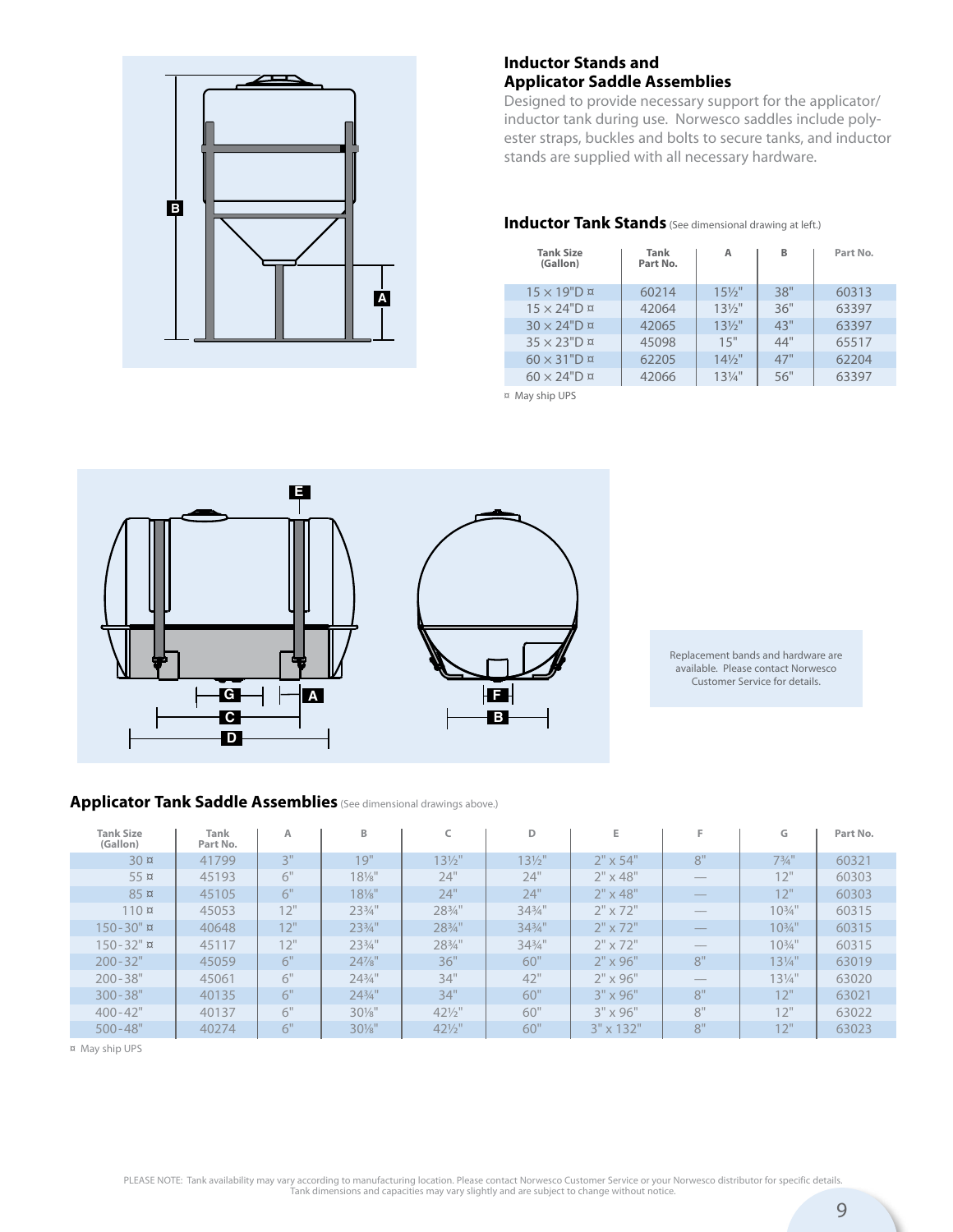

#### **Black or Dark Green Water Tanks**

Our water tanks are manufactured using resins that meet FDA specifications to ensure safe storage of potable water. The black or green color limits light penetration, which reduces the growth of waterborne algae. These tanks are rated at 8 pounds per gallon, which means that they are for WATER STORAGE ONLY! They should not be used for chemicals, fertilizers or any other product. Where applicable, the tanks will carry the NSF approval. Please contact your distributor for more specific information regarding NSF approval.

| Gallon<br>Capacity | <b>Diameter</b> | Overall<br>Height | Fill<br>Opening | <b>Bottom</b><br><b>Fitting</b> | Top<br><b>Fitting</b> |                                                 |
|--------------------|-----------------|-------------------|-----------------|---------------------------------|-----------------------|-------------------------------------------------|
| 305                | 46"             | 50"               | 16"             | 2"                              | $1\frac{1}{2}$        |                                                 |
| 500                | 48"             | 73                | 16"             | 2"                              | $1\frac{1}{2}$        |                                                 |
| 550                | 67"             | 44"               | 16"             | 2"                              | $1\frac{1}{2}$        |                                                 |
| 1000               | 64"             | 80"               | 16"             | 2"                              | $1\frac{1}{2}$        |                                                 |
| 1100               | 87"             | 53"               | 16"             | 2"                              | $1\frac{1}{2}$        |                                                 |
| 1350               | 71"             | 88"               | 16"             | 2"                              | $1\frac{1}{2}$        |                                                 |
| 1500               | 95"             | 58"               | 16"             | 2"                              | $1\frac{1}{2}$        | Please refer to                                 |
| 1550               | 87"             | 67"               | 16"             | 2"                              | $1\frac{1}{2}$        | www.norwesco.com                                |
| 2500               | 95"             | 91"               | 16"             | 2"                              | $1\frac{1}{2}$        | for part numbers and<br>tank availability loca- |
| 2500               | 102"            | 79"               | 16"             | 2"                              | $1\frac{1}{2}$        | tions.                                          |
| 2500               | 102"            | 79"               | 22"             | 2"                              | $1\frac{1}{2}$        |                                                 |
| 3000               | 95"             | 109"              | 16"             | 2"                              | $1\frac{1}{2}$        |                                                 |
| 3000               | 102"            | 93"               | 16"             | 2"                              | $1\frac{1}{2}$        |                                                 |
| 3000               | 102"            | 93"               | 22"             | 2"                              | $1\frac{1}{2}$        |                                                 |
| 5000               | 102"            | 152"              | 16"             | 2"                              | $1\frac{1}{2}$        |                                                 |
| 5000 Peanut Can    | 119"            | 112"              | 22"             | 2"                              | $1\frac{1}{2}$        |                                                 |
| 5000 Tuna Can      | 141"            | 86"               | 22"             | 2"                              | $1\frac{1}{2}$        |                                                 |
| $10,000*$          | 141"            | 160"              | 16"             | 2"                              |                       |                                                 |
| $10,000*$          | 141"            | 160"              | 22"             | 2"                              | $\qquad \qquad -$     |                                                 |

\*Includes one bottom fitting only.

#### **Specialty Water Tanks**



#### **Horizontal Box Tank**

10

The low profile design of this tank makes it ideal for use on trailers or in the back of a truck. The slosh reduction ribs provide excellent structural support. It can also be used as a stationary water storage tank.

| Gallon<br>Capacity | Width | Overall<br>Height | Length | Fill | Outlet/Drain  <br>Opening Specification | Premium<br>Weight<br>Part No.<br>White |
|--------------------|-------|-------------------|--------|------|-----------------------------------------|----------------------------------------|
| 2400               | 90"   | 53"               | 150"   | 16"  | $\neg$                                  | 40912                                  |

#### **Low Profile Tank**

The low profile tanks may be used for storage or transport. They are an excellent choice when height limitations are a factor and are the perfect height for putting under your cottage or cabin.

| Gallon<br>Capacity | Width | Overall<br>Height | Length | Fill<br>Opening | <b>Outlet/Drain</b><br>Specification | Premium<br>Weight<br>Part No. |
|--------------------|-------|-------------------|--------|-----------------|--------------------------------------|-------------------------------|
| 1250               | 81"   | 38"               | 130"   | 16"             | 2"                                   | 40756                         |
| 1275               | 84"   | 36"               | 126"   | 16"             | 2"                                   | 43011                         |
| 1500               | 81"   | 44"               | 130"   | 16"             | 2"                                   | 41392                         |
| 1600               | 84"   | 42"               | 126"   | 16"             | 2"                                   | 43013                         |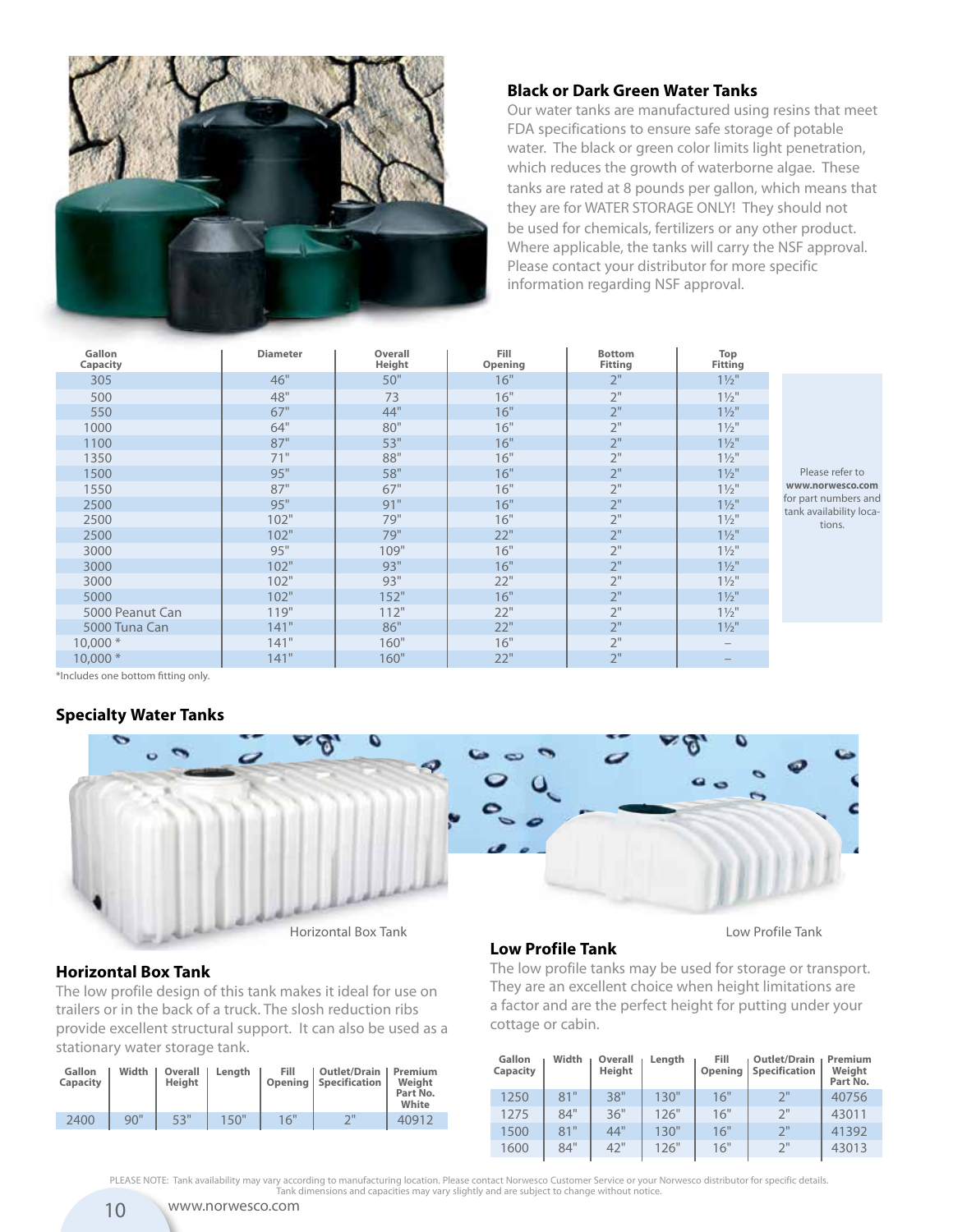#### **Free Standing Water Tank**

These tanks have been specifically designed with residential and commercial applications in mind. The dimensions of the 250, 300 or 400 gallon allow it to fit through a conventional doorway. The design of the freestanding/self-supporting tanks eliminate the need for a steel support frame.

#### **Free Standing Water Tank**

| Gallon<br>Capacity | Width | Overall<br>Height | Length | Fill<br>Opening | <b>Outlet/Drain</b><br>Specification | Premium<br>Weight<br>Part No.<br>White |
|--------------------|-------|-------------------|--------|-----------------|--------------------------------------|----------------------------------------|
| 250                | 29"   | 40"               | 62"    | 16"             | $1\frac{1}{4}$                       | 42337                                  |
| 300                | 29"   | 48"               | 62"    | 16"             | $1\frac{1}{4}$ "                     | 41869                                  |
| 400                | 30"   | 68"               | 63"    | 16"             | $1\frac{1}{4}$                       | 41247                                  |



#### **Containment Basins/Tanks**

Be kind to the environment and limit your liability by using a Norwesco polyethylene containment tank. Federal, state and local agencies are enforcing stringent rules and regulations regarding spills, leaks and overflows from primary containment tanks. These spills can be hazardous and costly and with that in mind, we have designed our containment basins and tanks to meet your containment needs. Our containment basins and tanks are impact and corrosion resistant and are molded as a one-piece, seamless unit. The 140, 250, 360, 500, 600 and 1300 gallon sizes are "basin style"; the 1350 is an open top tank and the 2050 and 2800 "Tank In A Tank" is molded with a dome that can be cut off to enable it to be used as a containment tank. Required containment capacity may vary depending on application and location.



1300 Gallon Containment Basin 250 Gallon Containment Basin

| Gallon<br>Capacity | <b>Width/Diameter</b> | Overall<br>Height | Length | Fill<br>Opening | Outlet/Drain<br><b>Specification</b> | <b>Premium</b><br>Weight<br>Part No. | Color                              |
|--------------------|-----------------------|-------------------|--------|-----------------|--------------------------------------|--------------------------------------|------------------------------------|
| 125 w/stand*       | 48" Diameter          | 60"               | $-\$   | 8"              | 1" SS Fitting                        | 43161                                | White Tank /<br><b>Black Stand</b> |
| 140                | 45"                   | 17"               | 45"    |                 |                                      | 42771                                | <b>Black</b>                       |
| 250                | 68"                   | 11"               | 92"    |                 | $\overline{\phantom{a}}$             | 42114                                | <b>Black</b>                       |
| 360                | 69"                   | 16"               | 93"    | --              |                                      | 42940                                | <b>Black</b>                       |
| 500                | 80"                   | 19"               | 92"    | $- -$           | $\overline{\phantom{a}}$             | 42051                                | <b>Black</b>                       |
| 600                | 84"                   | 20"               | 98"    |                 | $-$                                  | 43069                                | <b>Black</b>                       |
| 1300               | 97"                   | 22"               | 175"   | $-$             | $-$                                  | 42195                                | <b>Black</b>                       |
| 1350               | 87" Diameter          | 53"               | --     | __              | $-$                                  | 42052                                | White                              |
| $2050$ **          | 102" Diameter         | 82"               | $-$    | 16"             | $-$                                  | 43072                                | White                              |
| 2800 **            | 102" Diameter         | 104"              | --     | 16"             | ___                                  | 42222                                | White                              |

\* Polyethylene stand

\*\* Tank In A Tank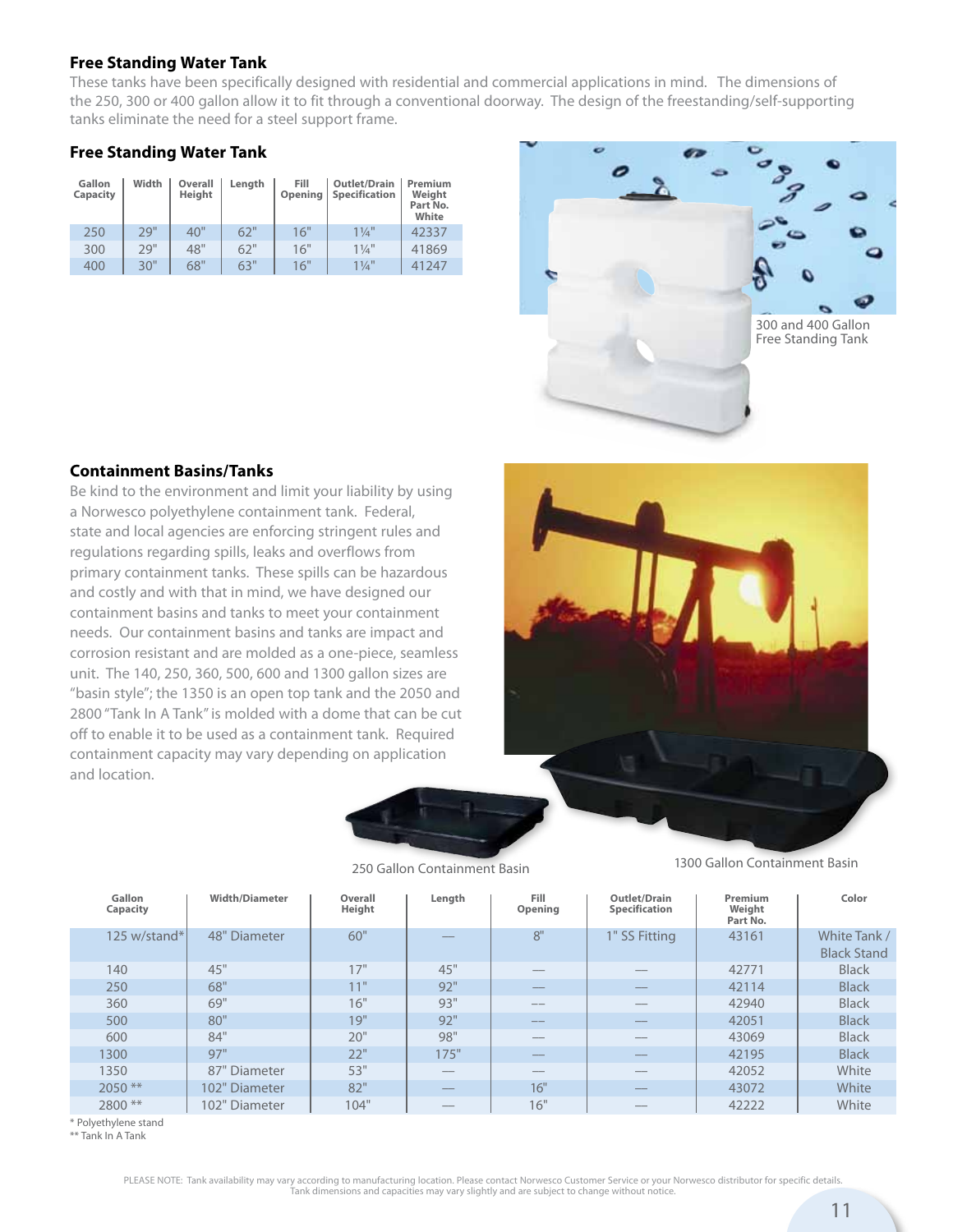

#### **Cone Bottom Tanks**

Norwesco offers a full range of cone bottom tanks designed for a variety of applications. The conical bottoms enable quick and complete drainage. As with all Norwesco tanks, the cone bottom tanks are molded of rugged, high density polyethylene and are both impact and chemical resistant. Please refer below for polyethylene or steel stands.

| Gallon<br>Capacity | <b>Diameter</b> | Overall<br>Height | Slope        | Fill<br>Opening | Outlet/Drain<br>Specification | <b>Premium Weight</b><br>Part No.<br>White | <b>Heavy Weight</b><br>Part No.<br>Blue |
|--------------------|-----------------|-------------------|--------------|-----------------|-------------------------------|--------------------------------------------|-----------------------------------------|
| 175 w/stand*       | 43"             | 49"/9"+           | $30^\circ$   | 16"             | 2"                            | 60113                                      |                                         |
| 300 w/stand*       | 49"             | $61''/9''$ †      | $30^\circ$   | 16"             | 2"                            | 62343                                      |                                         |
| 310 w/stand*       | 43"             | 72"/9"+           | $30^\circ$   | 8"              | 2"                            | 62441                                      |                                         |
| 500 w/stand*       | 49"             | 87"/9"+           | $30^\circ$   | 16"             | 2"                            | 40289                                      |                                         |
| 750                | 72"             | 56"               | $20^\circ$   | 16"             | 2"                            | 40811                                      |                                         |
| 750 w/stand*       | 73"             | 67" / 11"         | $20^\circ$   | 16"             | 2"                            | 40809                                      |                                         |
| 1050               | 72"             | 75"               | $20^\circ$   | 16"             | 2 <sup>''</sup>               | 40356                                      |                                         |
| 1050 w/stand $*$   | 73"             | 86"/11"+          | $20^\circ$   | 16"             | 2"                            | 40359                                      |                                         |
| 1600               | 88"             | 84"               | $30^\circ$   | 16"             | 2 <sup>''</sup>               | 40817                                      | 40819                                   |
| 1600 w/stand $*$   | 89"             | 96''/11''         | $30^\circ$   | 16"             | 2"                            | 40813                                      | 40815                                   |
| 2500               | 95"             | 105"              | $30^\circ$   | 16"             | 2"                            | 40066                                      | 40129                                   |
| 2500 w/stand*      | 96"             | 116"/10"†         | $30^\circ$   | 16"             | 2"                            | 40672                                      | 40674                                   |
| 2500 15° slope**   | 91"             | 108"              | $15^\circ$   | 16"             | 2 <sup>''</sup>               | 43065                                      | 43067                                   |
| 3000               | 95"             | 123"              | $30^\circ$   | 16"             | 2"                            | 40170                                      | 40172                                   |
| 3000 w/stand*      | 96"             | 134"/10"†         | $30^\circ$   | 16"             | 2 <sup>''</sup>               | 40797                                      | 40799                                   |
| 3000 15° slope**   | 91"             | 120"              | $15^\circ$   | 16"             | 3" / 2"                       | 45141                                      |                                         |
| 4500               | 102"            | 145"              | $10^\circ$   | 16"             | 3" / 2"                       | 43058                                      | 43060                                   |
| 5500               | 119"            | 148"              | $30^\circ$   | 16"             | 3" / 2"                       | 40549                                      | 40316                                   |
| 6000               | 102"            | 195"              | $15^\circ$   | 16"             | 3" / 2"                       | 40931                                      | 40933                                   |
| 6000 10° slope     | 102"            | 189"              | $10^{\circ}$ | 16"             | 3" / 2"                       | 43054                                      | 43056                                   |
| 7500               | 141"            | 149"              | $30^\circ$   | 16"             | 3''/2''                       | 40551                                      | 40409                                   |

\* Polyethylene stand \*\* Stand not available for this tank † Distance from bottom of cone to ground



#### **Polyethylene Cone Bottom Stands E**

Maintenance free, lightweight Norwesco polyethylene stands offer unequaled corrosion resistance.

| <b>Tank Size</b><br>(Gallon) | A   | B                 | c   | D   |
|------------------------------|-----|-------------------|-----|-----|
| 175                          | ___ | $31\frac{1}{2}$   | 8"  | 43" |
| 300                          |     | 32"               | 8"  | 49" |
| 310                          |     | $31\frac{1}{2}$ " | 8"  | 43" |
| 500                          |     | 32"               | 8"  | 49" |
| 750                          |     | 34"               | 10" | 73" |
| 1050                         |     | 34"               | 10" | 73" |
| 1600                         |     | 46"               | 10" | 89" |
| 2500/3000 (30°)              |     | 47"               | 10" | 96" |



#### **Heavy Duty Steel Cone Bottom Stands**

Norwesco heavy duty cone bottom stands are manufactured from full dish for uniform support. An optional top band is available for the 2500/3000 steel stand when additional support is needed.

| <b>Tank Size</b><br>(Gallon) | A                                       | B    | c   | D    | F               | Part No. |
|------------------------------|-----------------------------------------|------|-----|------|-----------------|----------|
| 2500/3000 (30°)              |                                         | 36"  | 11" | 96"  | 11"             | 60059    |
| 4500/6000 (10°)              |                                         | 20%" | 12" | 102" | 12"             | 63675    |
| 5500                         |                                         | 45"  | 11" | 119" | $12\frac{1}{2}$ | 60358    |
| 6000                         |                                         | 25"  | 13" | 102" | $12\%$ "        | 62473    |
| 7500                         |                                         | 49"  | 11" | 140" | $10^{3}/4"$     | 61860    |
| 2500/3000 (30°)              | Optional<br><b>Top Band</b><br>Assembly |      |     |      |                 | 60359    |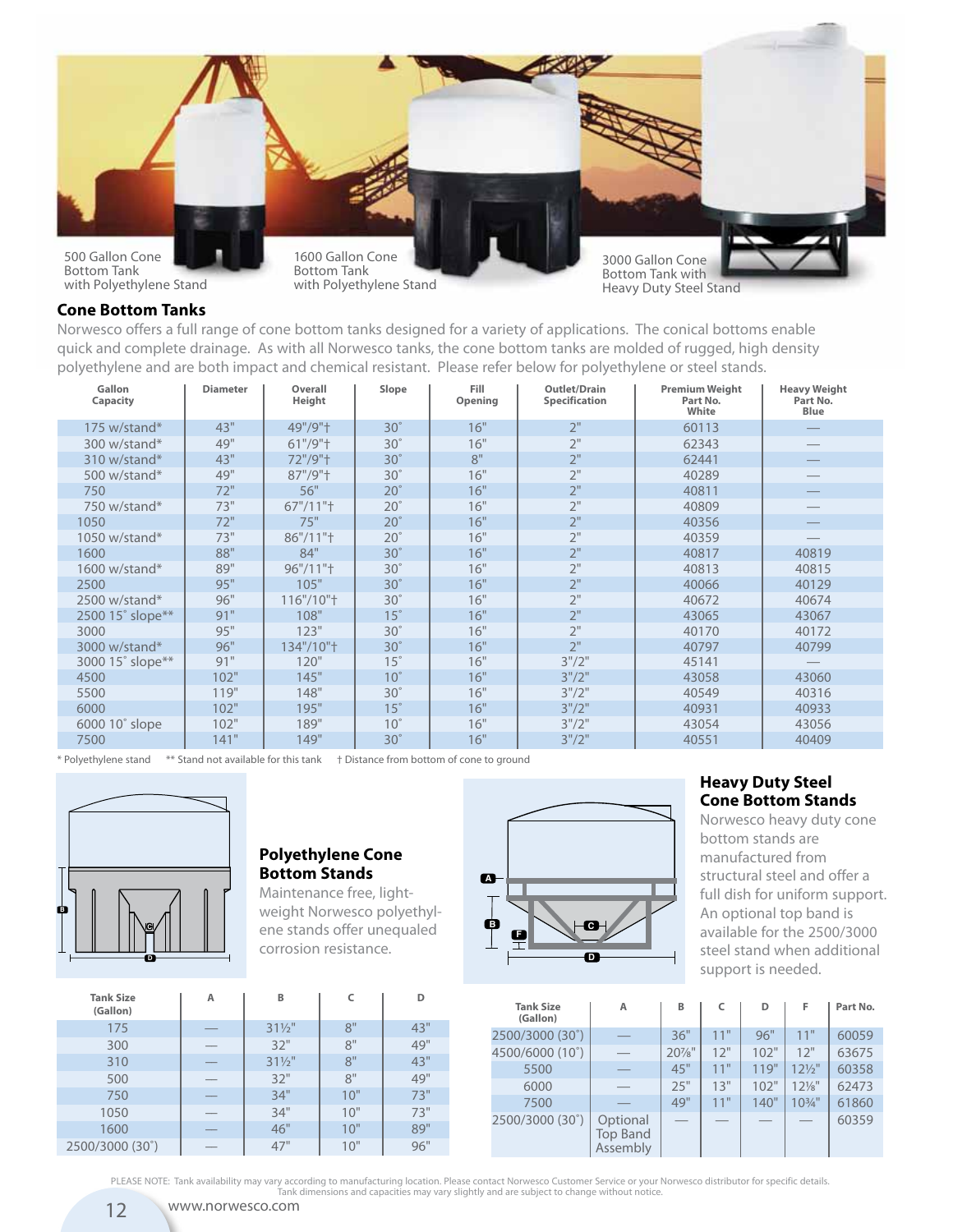#### **High Density Polyethylene Lids**

| <b>Description</b>                                                    | Item<br>Code | Part No. |
|-----------------------------------------------------------------------|--------------|----------|
| 22" Lid and ring with air vent                                        |              | 63679    |
| 16" Lid and ring with blue snap-in vent                               | $\mathsf{A}$ | 63485    |
| 16" Lid, ventless with ring                                           |              | 60367    |
| 16" Lid, ventless                                                     | <sub>R</sub> | 60365    |
| 16" Ring only                                                         |              | 60012    |
| Ethafoam gasket for 16" non-hinged lid                                |              | 62941    |
| Blue snap-in vent for 16" lid (63485)                                 |              | 63539    |
| 8" Lid with blue snap-in vent                                         | $\subset$    | 63480    |
| Blue snap-in vent for 8" lid (63480)                                  |              | 63482    |
| 5" Lid with ball check air vent (for tanks manufactured after 2/1/00) | $\Box$       | 63484    |
| 5" Lid with 2" FPT (does not include vent cap)                        |              | 63264    |
| 5" Lid, hinged for 110 Low Profile                                    |              | 63673    |
| EPDM gasket for 5" lid, 63264 or 63484                                |              | 60366    |
| 2" MPT vent cap with poly screen                                      |              | 63266    |
| 18" lanyard for 8" lid and 16" non-hinged lid (tethers lid to tank)   |              | 62531    |
| Stainless steel screw for 8" and 16" rings                            |              | 60081    |
| Strainer basket for 16" fill-opening (7" depth)                       |              | 67374    |



#### **Hinged Lid**

This lid is manufactured from a co-polymer material for strength, durability and excellent chemical resistance. Our unique locking tab allows you to easily slip a padlock through it and secure your lid from theft or spills. The lid is interchangeable with a standard 16" lid and ring assembly if you choose to replace your existing lid.

- Easy open/close opens a full 180 degrees
- Comes complete with a baffle vent assembly, allowing for adequate venting when bottom filling your tank.
- Unique locking tab
- All parts of lid may be ordered as repair parts

| <b>Description</b>    | Part No. |
|-----------------------|----------|
| Complete lid assembly | 62532    |

#### **Hinged Lid Repair Parts**

| <b>Description</b>                              | Part No. |
|-------------------------------------------------|----------|
| 16" hinged lid with vent assembly, without ring | 62826    |
| 16" hinged ventless lid, with ring              | 63390    |
| Vent assembly                                   | 62827    |
| Ring assembly                                   | 62828    |
| Hinge assembly                                  | 62829    |
| EPDM O-ring for lid                             | 62830    |
| Neoprene O-ring for ring                        | 62831    |



#### **Polyethylene Tank Repair Kits**

The tank repair kit (welding gun and rod) includes a specially formulated welding wire containing co-polymers and adhesives. Wire may be used to effectively repair linear polyethylene. Easy to use and requires only 110 volt power. The poly patch kit is ideal for repairing pinholes, hairline cracks and holes up to ½" in diameter. For best results, surface to be repaired should be above 32˚ F. The kit consists of epoxy, a small brush to apply the epoxy, a small piece of sandpaper to "roughen" the area to be patched, a piece of mastic to temporarily fill the hole/crack and a piece of fiberglass.

| <b>Description</b>     | Part No. |
|------------------------|----------|
| Poly welding gun & rod | 60221    |
| Poly welding rod 30'   | 61879    |
| Poly patch kit         | 67412    |

Poly Welding Gun

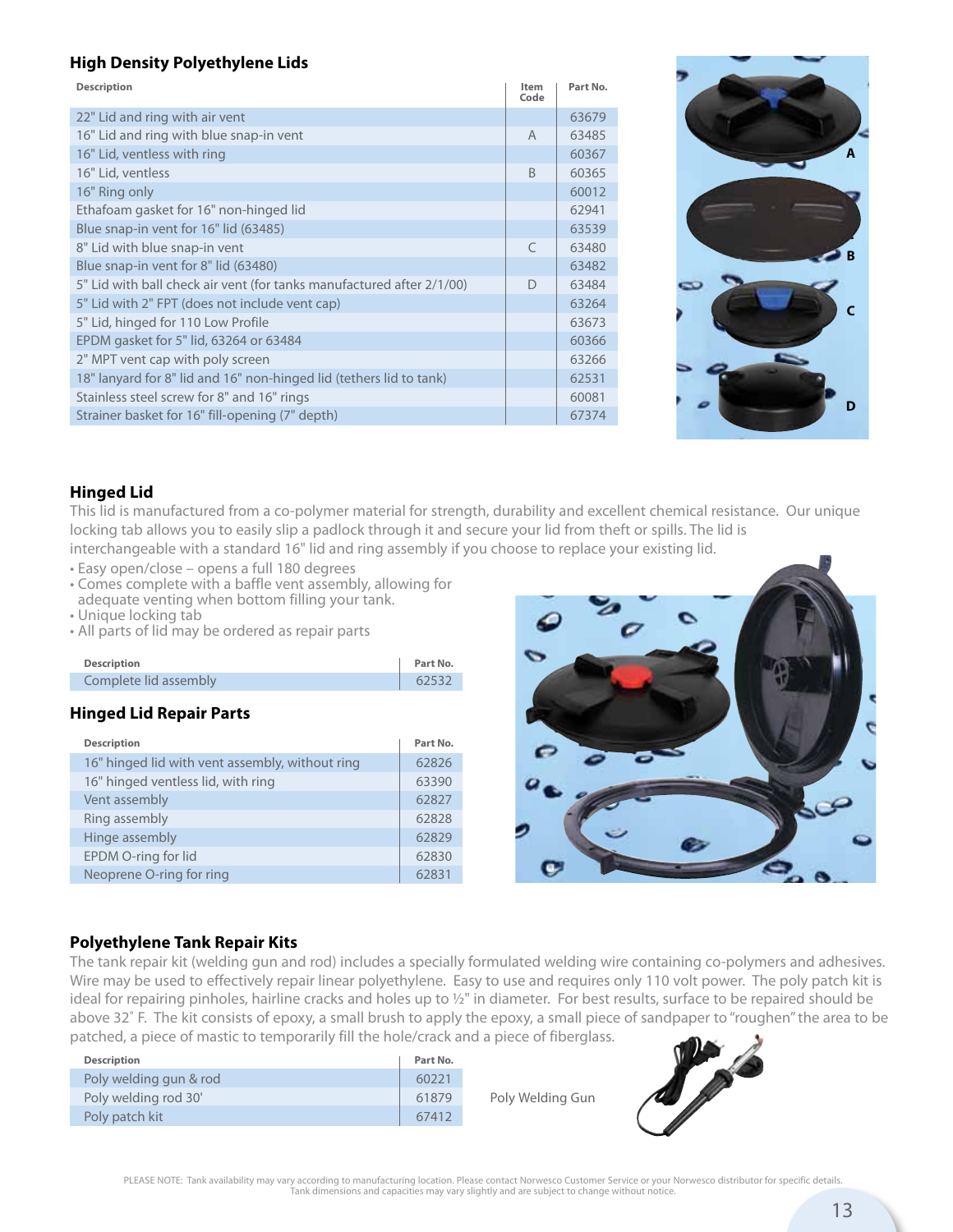

#### **Polypropylene Bulkhead Fittings / EPDM Or Viton Gaskets**

Norwesco's polypropylene fittings come standard with an EPDM gasket. Viton gaskets are available as an option when EPDM may not be suitable for your application. The 2" stainless steel bulkhead fitting comes standard without a gasket.

| <b>Description</b>                                                     | <b>Hole Size</b><br><b>Required in Tank</b><br>for Installation | Part No. | <b>Item Code</b> |
|------------------------------------------------------------------------|-----------------------------------------------------------------|----------|------------------|
| 1/2" Heavy duty double threaded polypropylene fitting                  | $1\%$ "                                                         | 62834    | $\overline{A}$   |
| 3/4" Double threaded polypropylene fitting                             | $1\frac{7}{16}$ "                                               | 60401    | $\overline{A}$   |
| EPDM gasket for 1/2" and 3/4" (62834 and 60401)                        |                                                                 | 60402    |                  |
| Type B Viton gasket for 1/2" and 3/4" (62834 and 60401)                |                                                                 | 60360    |                  |
| 3/4" Heavy duty double threaded polypropylene fitting                  | $15/8$ "                                                        | 62798    | $\overline{A}$   |
| EPDM gasket 3/4" (62798)                                               |                                                                 | 62799    |                  |
| Type B Viton gasket for 3/4" (62798)                                   |                                                                 | 62800    |                  |
| 1" Double threaded polypropylene fitting                               | $2\frac{1}{4}$ "                                                | 60427    | $\overline{A}$   |
| 11/4" Double threaded polypropylene fitting                            | $2\frac{1}{4}$ "                                                | 60403    | $\mathsf A$      |
| 11/4" Anti-vortex polypropylene fitting                                | $2\frac{1}{4}$ "                                                | 63065    | D                |
| EPDM gasket for 1" and 11/4" (60427, 60403 and 63065)                  |                                                                 | 60404    |                  |
| Type B Viton gasket for 1" and 1¼" (60427, 60403 and 63065)            |                                                                 | 60361    |                  |
| Anti-vortex adapter for 11/4" (60403)                                  |                                                                 | 62398    |                  |
| 11/2" Double threaded polypropylene fitting                            | 3"                                                              | 60124    | $\mathsf{A}$     |
| Siphon tube, 11/2" x 12" long                                          |                                                                 | 63279    |                  |
| 2" Double threaded polypropylene fitting                               | 3"                                                              | 60405    | A                |
| 2" Double threaded 316 stainless steel fitting, less gasket            | 3"                                                              | 61767    |                  |
| EPDM gasket for 11/2" and 2" (60124, 60405, 63481 and 61767)           |                                                                 | 60406    |                  |
| Type B Viton gasket for 11/2" and 2" (60124, 60405, 63481 and 61767)   |                                                                 | 60523    |                  |
| 2" Standard duty double threaded polypropylene fitting                 | 3"                                                              | 63481    | E                |
| (Maximum tank wall thickness = $\frac{3}{8}$ ")                        |                                                                 |          |                  |
| 2" Heavy duty double threaded polypropylene fitting                    | $3\frac{1}{4}$ "                                                | 63683    | B                |
| EPDM gasket for 2" (63683)                                             |                                                                 | 60336    |                  |
| Type B Viton gasket for 2" (63683)                                     |                                                                 | 60008    |                  |
| Siphon tube, 2" short                                                  |                                                                 | 60335    |                  |
| Siphon tube, 2" x 12" long                                             |                                                                 | 63262    |                  |
| 2" MPT vent cap with poly screen                                       |                                                                 | 63266    |                  |
| 2" MPT vent cap, anti-vortex, without screen                           |                                                                 | 63316    |                  |
| Anti-vortex adapter for 2" bulkhead fitting                            |                                                                 | 62399    |                  |
| 2" Polypropylene dust plug                                             |                                                                 | 60021    |                  |
| 2" Self-aligning double-threaded polypropylene fitting                 | $4\frac{1}{2}$ "                                                | 63668    |                  |
| (Designed to install in dome of vertical tank above the liquid level)  |                                                                 |          |                  |
| EPDM gasket for 2" self-aligning (63668)                               |                                                                 | 60331    |                  |
| Type B Viton gasket for 2" self aligning (63668)                       |                                                                 | 60351    |                  |
| 3" Double threaded polypropylene fitting                               | $4\frac{1}{2}$ "                                                | 62299    | $\mathsf{C}$     |
| EPDM gasket for 3" (62299)                                             |                                                                 | 60331    |                  |
| Type B Viton gasket for 3" (62299)                                     |                                                                 | 60351    |                  |
| 2" Polypropylene reducer for 3"                                        |                                                                 | 60330    |                  |
| Siphon tube, 3" short                                                  |                                                                 | 60327    |                  |
| Siphon tube, 3" x 12" long                                             |                                                                 | 63263    |                  |
| 4" Double threaded polypropylene fitting (hex nut as shown in photo C) | $5\frac{3}{4}$ "                                                | 62171    |                  |
| EPDM gasket for 4" (62171)                                             |                                                                 | 62785    |                  |
| Type B Viton gasket for 4" (62171)                                     |                                                                 | 62786    |                  |
| Siphon tube for 4"                                                     |                                                                 | 62714    |                  |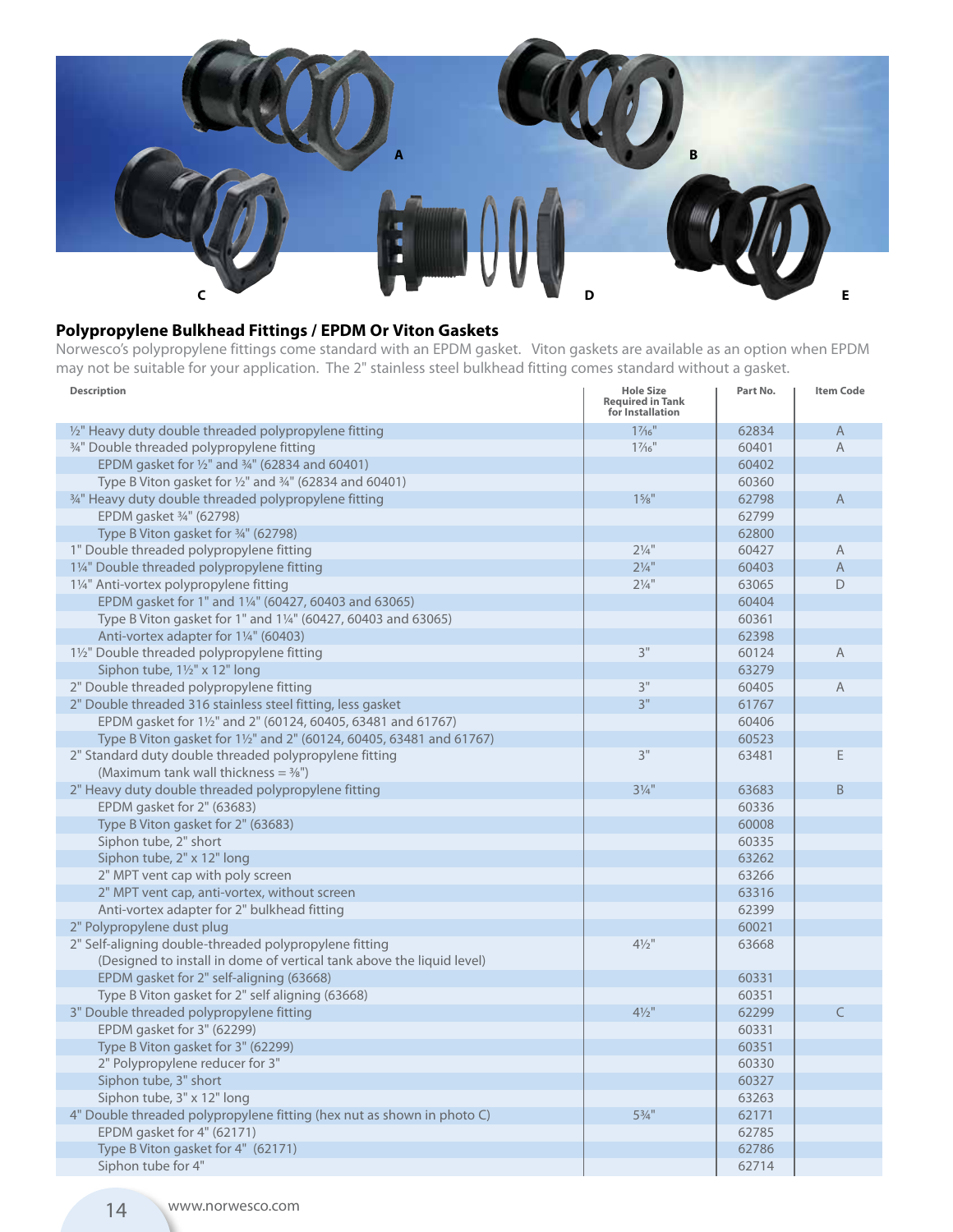### **Bolted Fittings**

**Polypropylene Double Threaded Bolted Fittings / EPDM or Viton Gaskets** (Require two gaskets.)

Bolted polypropylene fittings are equipped with 316 stainless steel bolts and come standard with EPDM gaskets. Viton gaskets are available as an option for the fittings.

| <b>Description</b>                                                         | Part No. | <b>Item Code</b> |
|----------------------------------------------------------------------------|----------|------------------|
| <sup>3/4</sup> Polypropylene bolted fitting with ss bolts and EPDM gaskets | 60502    | A                |
| 1" Polypropylene bolted fitting with ss bolts and EPDM gaskets             | 60505    | A                |
| EPDM gasket for 3/4" and 1"                                                | 60498    |                  |
| Type B Viton gasket for 3/4" and 1"                                        | 60355    |                  |
| 11/2" Polypropylene bolted fitting with ss bolts and EPDM gaskets          | 60513    | A                |
| 2" Polypropylene bolted fitting with ss bolts and EPDM gaskets             | 60516    | A                |
| EPDM gasket for 11/2" and 2"                                               | 60497    |                  |
| Type B Viton gasket for 11/2" and 2"                                       | 60356    |                  |
| 3" Polypropylene bolted fitting with ss bolts and EPDM gaskets             | 62471    |                  |
| EPDM gasket for 3"                                                         | 62048    |                  |
| Type B Viton gasket for 3"                                                 | 60602    |                  |

#### **Stainless Steel Double Threaded Bolted Fittings**

Bolts are threaded into the back plate of the fitting so there are no welds or bolt holes that can be potential points of leakage. These fittings come standard without a gasket and require a single gasket that is installed on the inside of the tank. Available gaskets are cross-linked polyethylene, EPDM or Viton.

| <b>Description</b>                                                          |       | <b>Item Code</b> |
|-----------------------------------------------------------------------------|-------|------------------|
| 1/2" 316 Stainless steel double threaded bolted fitting less gasket         | 63216 | B                |
| 34" 316 Stainless steel double threaded bolted fitting less gasket          | 63035 | B                |
| 1" 316 Stainless steel double threaded bolted fitting less gasket           | 62948 | <sub>R</sub>     |
| EPDM gasket for $\frac{1}{2}$ , $\frac{3}{4}$ , & 1" (1 required)           | 63205 |                  |
| Type B Viton gasket for $\frac{1}{2}$ , $\frac{3}{4}$ & 1" (1 required)     | 63224 |                  |
| Cross-linked polyethylene gasket for 1/2", 3/4" & 1" (1 required)           | 62950 |                  |
| 1¼" 316 Stainless steel double threaded bolted fitting less gasket          | 63036 | B                |
| Cross-linked polyethylene gasket for 1¼" (1 required)                       | 63041 |                  |
| 11/2" 316 Stainless steel double threaded bolted fitting less gasket        | 63037 | <sub>B</sub>     |
| EPDM gasket for $1\frac{1}{4}$ " and $1\frac{1}{2}$ " (1 required)          | 63426 |                  |
| Cross-linked polyethylene gasket for 1½" (1 required)                       | 63042 |                  |
| 2" 316 Stainless steel double threaded bolted fitting less gasket           | 63038 | B                |
| EPDM gasket for 2" (1 required)                                             | 63206 |                  |
| Type B Viton gasket for $1\frac{1}{4}$ , $1\frac{1}{2}$ and 2" (1 required) | 63225 |                  |
| Cross-linked polyethylene gasket for 2" (1 required)                        | 62848 |                  |
| 3" 316 Stainless steel double threaded bolted fitting less gasket           | 63039 | C                |
| EPDM gasket for 3" (1 required)                                             | 63223 |                  |
| Type B Viton gasket for 3" (1 required)                                     | 63226 |                  |
| Cross-linked polyethylene gasket for 3" (1 required)                        | 63043 |                  |
| 4" 316 Stainless steel 8-bolt double threaded bolted fitting with gasket    | 63688 |                  |
| EPDM gasket for 4" (1 required)                                             | 63690 |                  |
| Viton gasket for 4" (1 required)                                            | 63691 |                  |
| Cross-linked polyethylene gasket for 4" (1 required)                        | 63689 |                  |

#### **Stainless Steel Single Threaded Bolted Fittings**

| <b>Description</b>                                                              | Part No. |
|---------------------------------------------------------------------------------|----------|
| 2" 316 Stainless steel single threaded bolted fitting less gasket               | 62847    |
| EPDM gasket for $1\frac{1}{4}$ , $1\frac{1}{2}$ and 2" (1 required)             | 63206    |
| Type B Viton gasket for 11/4", 11/2" and 2" (1 required)                        | 63225    |
| Cross-linked polyethylene gasket for 2" (1 required)                            | 62848    |
| 3" 316 Stainless steel single threaded bolted fitting, anti-vortex, less gasket | 63233    |
| EPDM gasket for 3" (1 required)                                                 | 63223    |
| Type B Viton gasket for 3" (1 required)                                         | 63226    |
| Cross-linked polyethylene gasket for 3" (1 required)                            | 63043    |